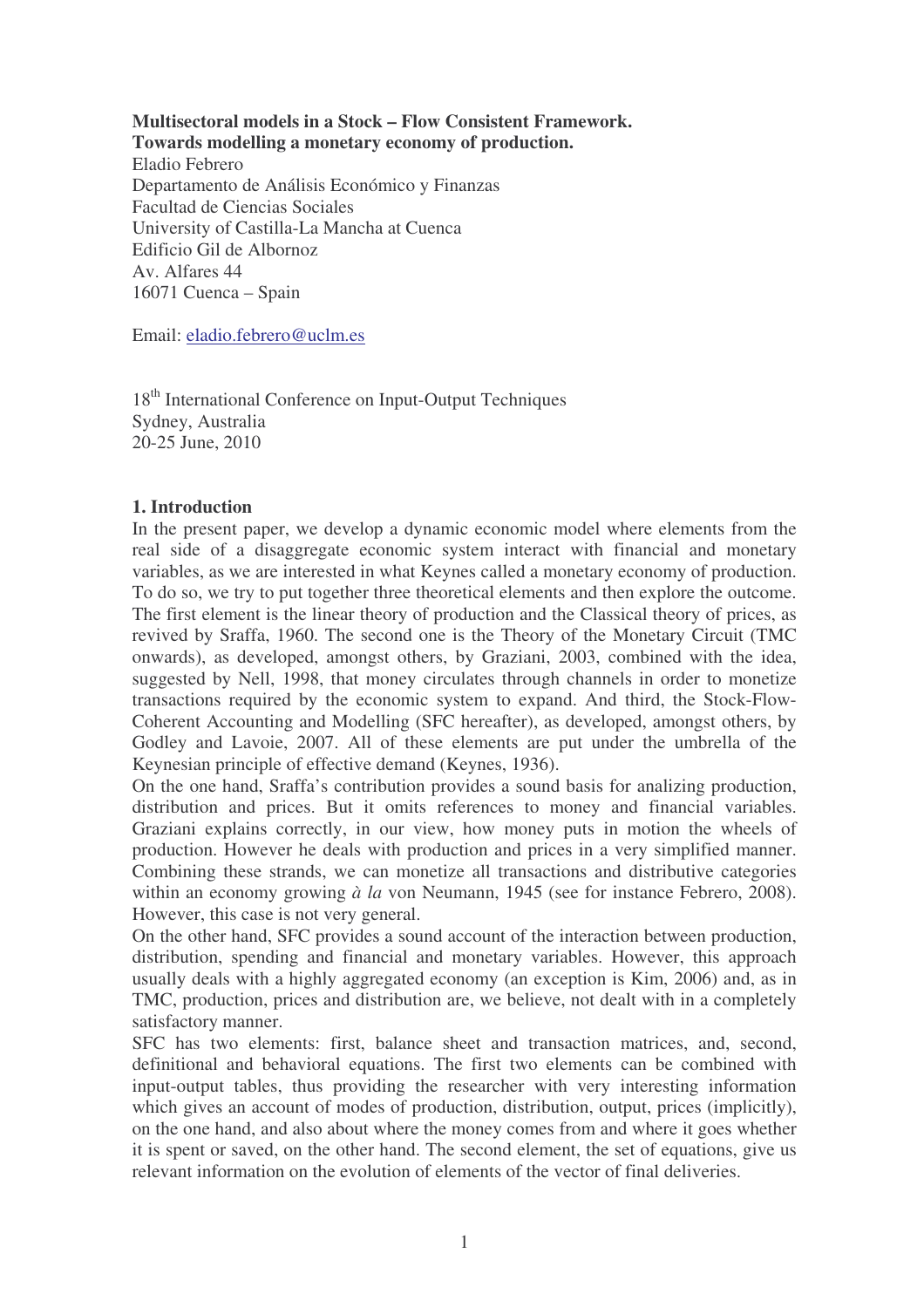When we put all these elements together, a new and fruitful field of research is presented to economists.

The structure of this paper is as follows. In Section 2, we provide an account of a highly simplified economic system. It is described by means of input-output relations which, later on, are encapsulated in an input-output table. Also, we provide a price system for this economy. Next, in Section 3, we assume that this system grows *á la* von Neumann and all transactions are monetized, following the main tenets of the TMC. Section 4 provides information about the accounting of transactions and stocks following the basic insights of SFC Accounts. In Section 5, we combine balance sheets and transaction matrices within input-output tables. In Section 6, we depart from the von Neumann growth path. There, we inform about what happens when the interest rate falls below the rate of growth of output, in a literary manner. Then, Section 7 contains the definitional and behavioral equations informing about the evolution of the different components of the vector of final deliveries (amongst other relevant variables). In Section 8, we bring the main conclusions of the previous section into an input-output model (a quantity system). Section 9 offers our finalconclusions.

## **2. The system of production**

We shall assume a multisectoral economy whose structure of production is described in the following figure:

| riguivi     |              |           |                  |                 |          |  |           |                  |                                    |  |   |
|-------------|--------------|-----------|------------------|-----------------|----------|--|-----------|------------------|------------------------------------|--|---|
|             |              |           | Inputs           |                 |          |  | Outputs   |                  |                                    |  |   |
|             | $\mathbf{T}$ | NM        | OM               | Kc              |          |  | <b>NM</b> | OM               | Kc                                 |  | H |
| <b>SI</b>   |              |           |                  | $Kc_1$          | ⊷        |  | NM        |                  |                                    |  |   |
| SIIa        |              | $NM_{2a}$ |                  | $Kc_{2a}$       | $L_{2a}$ |  |           | OM <sup>2a</sup> | $\rm{Kc}^{\rm{2a}}$                |  |   |
| <b>SIIb</b> |              |           | OM <sub>2b</sub> | $Kc_{2b}$       | $L_{2b}$ |  |           |                  | $\overline{\text{Kc}}^{\text{2b}}$ |  |   |
| <b>SIII</b> |              |           |                  | Kc <sub>3</sub> | $L_3$    |  |           |                  |                                    |  |   |
| <b>SIV</b>  | m<br>14      |           |                  | $Kc_4$          | L4       |  |           |                  |                                    |  |   |

**Figure 1**

There are four sectors. Sector I, SI produces new machinery,  $NM<sup>1</sup>$  by means of circulating capital,  $Kc_1$ , and labour,  $L_1$ . In sector II, SII, we distinguish two sets of firms; SIIa produces circulating capital by means of labour, circulating capital and new machinery,  $NM_{2a}$ , and SIIb which produces circulating capital using old machinery,  $OM<sub>2b</sub>$ . We implicitly assume that the useful lifetime of machinery is two periods of production. Sector III, SIII, produces consumer goods,  $C<sup>3</sup>$ , by means of circulating capital and labour. The last, sector, four, SIV, produces dwellings,  $H^4$ , by means of circulating capital, labour and land, T4.

In the list of inputs, columns for C and H have been omitted because these commodities are not required as inputs in any production process (nevertheless, see Appendix 1).

As usual, we assume that the system is viable, that all production processes start and finish on the same dates and, hence, that they last the same period of time. There are non-produced inputs (land), basic commodities (fixed capital, circulating capital), and other commodities which may or may not be basic depending on the definition of the wage basket (consumer goods, houses).

Labour is homogeneous and it is given in an amount so that it does not constrain output. Also, we assume that the level of output (and employment) is ruled by the Keynesian principle of effective demand. Part of this demand can be attended to with inventories of (already) produced output.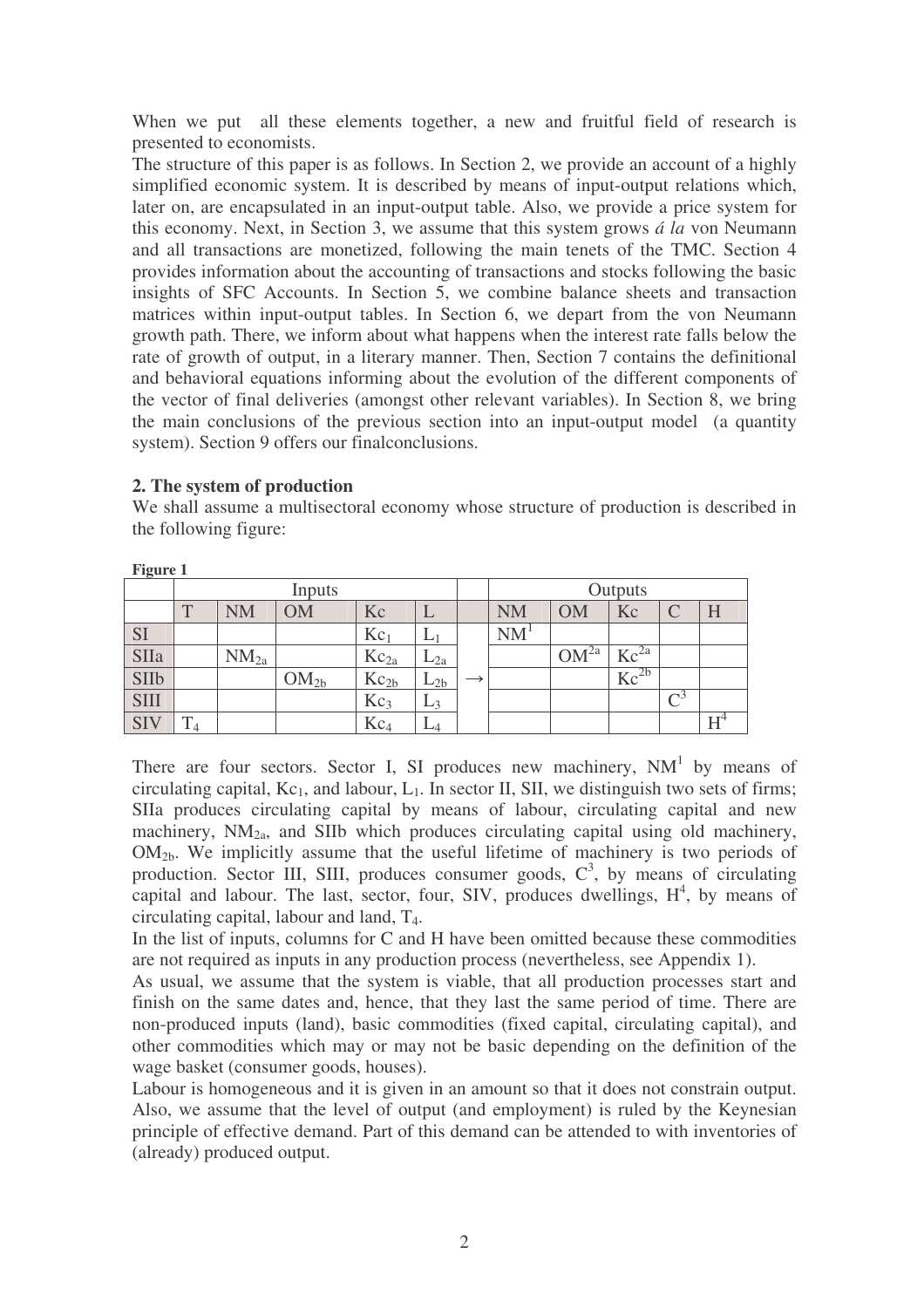### *The quantity system*

We define a matrix **A** of inputs and a matrix **B** of outputs. Matrix **A** encapsulates all material inputs except land:

|       |           |               | $Kc_1$          |  |
|-------|-----------|---------------|-----------------|--|
| $A =$ | $NM_{2a}$ |               | $Kc_{2a}$       |  |
|       |           | $OM2b$ $Kc2b$ |                 |  |
|       |           |               | Kc <sub>3</sub> |  |
|       |           |               | Kc <sub>4</sub> |  |

|       | NM <sup>1</sup> |                     |                         |  |
|-------|-----------------|---------------------|-------------------------|--|
|       |                 | $OM^{2a}$ $Kc^{2a}$ |                         |  |
|       |                 |                     | $\text{Kc}^{\text{2b}}$ |  |
| $B =$ |                 |                     |                         |  |
|       |                 |                     |                         |  |

Hence, as usual, the quantity system becomes:

## (2.1) **qA** + **y** = **qB**

With **q** being a (row) vector of commodities denoting the level of intensity (the amount of output produced by each trade).

In terms of 'conventional' input-output tables, Figure 1 becomes:

| $\Gamma$ iguit $\epsilon$ 4 |            |                 |                                   |                 |                 |                 |                                   |                 |
|-----------------------------|------------|-----------------|-----------------------------------|-----------------|-----------------|-----------------|-----------------------------------|-----------------|
|                             |            |                 | Intermediate inputs               |                 |                 |                 | (Gross) Final                     | Total           |
|                             |            |                 |                                   |                 |                 |                 | deliveries                        | output          |
|                             |            | <b>SI</b>       | $SIIa+b$                          | <b>SIII</b>     | <b>SIV</b>      | C               |                                   |                 |
| <b>SI</b>                   |            |                 |                                   |                 |                 |                 | NM <sup>1</sup>                   | NM <sup>1</sup> |
| $SIIa+b$                    |            | $Kc_1$          | $Kc_{2a+2b}$                      | Kc <sub>3</sub> | Kc <sub>4</sub> |                 | $\overline{Kc^2}$ - $\Sigma Kc_i$ | Kc              |
| <b>SIII</b>                 |            |                 |                                   |                 |                 | $\mathcal{C}^3$ |                                   | $\mathcal{C}^3$ |
| <b>SIV</b>                  |            |                 |                                   |                 |                 |                 | $H^4$                             | $H^4$           |
|                             | W          | $L_1$           | $L_{2a+2b}$                       | $L_3$           | $L_4$           |                 |                                   |                 |
| VA                          | <b>GOS</b> | $B_1$           | $B_{2a+2b} + (NM_{2a} - OM^{2a})$ | $B_3$           | $B_4$<br>$+$    |                 |                                   |                 |
|                             |            |                 |                                   |                 | T               |                 |                                   |                 |
| Total                       |            | NM <sup>1</sup> | Kc                                | $\mathbf{C}^3$  | $H^4$           |                 |                                   |                 |
| output                      |            |                 |                                   |                 |                 |                 |                                   |                 |

**Figure 2**

Some comments:

- All elements in the table above are computed in monetary units. Thus, although we have used the same symbols as in Figure 1, here they are multiplied by their corresponding prices (profits, as will be shown below, are calculated multiplying the value of advances by a profit rate).

- Fixed capital (in our example, new and old machinery) as an input is not included in the block of intermediate inputs: this sub-matrix accounts for circulating capital inputs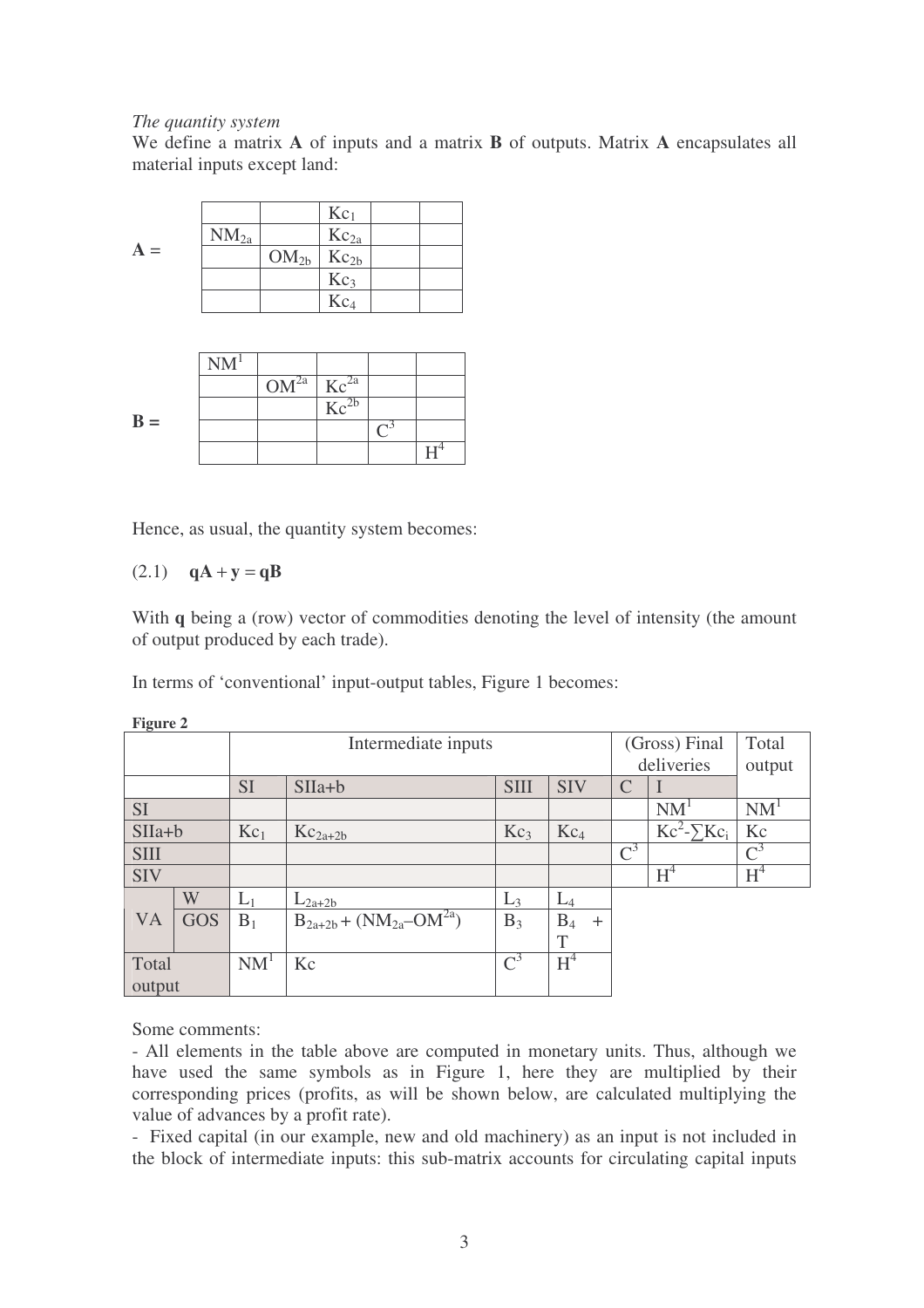only. Investment in fixed capital is shifted to final deliveries, particularly to the column of investment, I.

- Depreciation (given by  $NM_{2a}$ – $OM^{2a}$ ) is accounted for in GOS (gross operating surplus) of the sector using fixed capital, SIIa+b.

- Land, T in sector SIV, should be read as a rent, which is included in GOS.

- Dwellings have the same treatment as productive investment.

- As above, blanks stand for zeros.<sup>1</sup>

Alternatively, we can represent the above system in another input-output table, closer to the Classical-Keynesian approach:

| $    -$          |                     |                 |                                |                 |                  |              |                                  |                  |
|------------------|---------------------|-----------------|--------------------------------|-----------------|------------------|--------------|----------------------------------|------------------|
|                  |                     |                 | Intermediate inputs            |                 |                  |              | (Net) Final deliveries           | Total            |
|                  |                     | <b>SI</b>       | $SIIa+b$                       | <b>SIII</b>     | <b>SIV</b>       | $\mathsf{C}$ |                                  | output           |
| <b>SI</b>        |                     |                 | $(NM_{2a}$ -OM <sup>2a</sup> ) |                 |                  |              | $NM^1$ - $(NM_{2a}$ -O $M^{2a})$ | <b>NM</b>        |
| $SIIa+b$         |                     | Kc <sub>1</sub> | $Kc_{2a+2b}$                   | Kc <sub>3</sub> | Kc <sub>4</sub>  |              | $Kc^2-\sum Kc_i$                 | Kc               |
| <b>SIII</b>      |                     | $C_1$           | $C_{2a+2b}$                    | $C_3$           | $C_4$            | $C^3$        |                                  | $C^3 + \sum C_i$ |
| <b>SIV</b>       |                     |                 |                                |                 |                  |              | $H^4$                            | $H^4$            |
|                  | $L_{\text{saving}}$ | $S_{L1}$        | $S_{L2a+2b}$                   | $S_{L3}$        | SL <sub>L4</sub> |              |                                  |                  |
| (Net<br>surplus) | <b>NOS</b>          | $B_1$           | $B_{2a+2b}$                    | $B_3$           | $B_4$<br>$+$     |              |                                  |                  |
|                  |                     |                 |                                |                 | $\mathbf{T}$     |              |                                  |                  |
| Total output     |                     | NM <sup>1</sup> | Kc                             | $\mathrm{C}^3$  | $H^4$            |              |                                  |                  |

Here we have shifted workers' consumption to the intermediate inputs block. And the same holds regarding depreciation. Then, VA (value added) becomes net surplus which, in turn may be decomposed into workers' savings  $(S<sub>L<sub>i</sub></sub>)$ , that is wages (incomes) minus consumption spending, and NOS (net operating surplus).

Regarding final deliveries, they now appear in net terms (contrary to the IO Table in Figure 2 where we had final deliveries in gross terms).

### *The price system*

We proceed in two steps because we have to solve a price system for reproducible commodities first, and then we can get the *rental* price of land in the building (SIV) trade.

As usual we assume competitive conditions (in the Classical-Marxian sense) in all trades, so that there is a uniform profit rate. Wages are paid ex-ante.

First, we have to face a price system as follows:

$$
(p_{kc}Kc_1 + L_1w)(1+r) = p_{NM}NM^{-1}
$$
  
\n
$$
(p_{NM}NM_{2a} + p_{kc}Kc_{2a} + L_{2a}w)(1+r) = p_{kc}Kc^{2a} + p_{OM}OM^{-2a}
$$
  
\n(2.2) 
$$
(p_{NM}OM_{2b} + p_{kc}Kc_{2b} + L_{2b}w)(1+r) = p_{kc}Kc^{2b}
$$
  
\n
$$
(p_{kc}Kc_3 + L_3w)(1+r) = p_cC^3
$$
  
\n
$$
(p_{kc}Kc_4 + L_4w)(1+r) = p_H^*H^4
$$

<sup>&</sup>lt;sup>1</sup> Alternatively, some authors prefer to include depreciation and workers' consumption in the intermediate inputs block.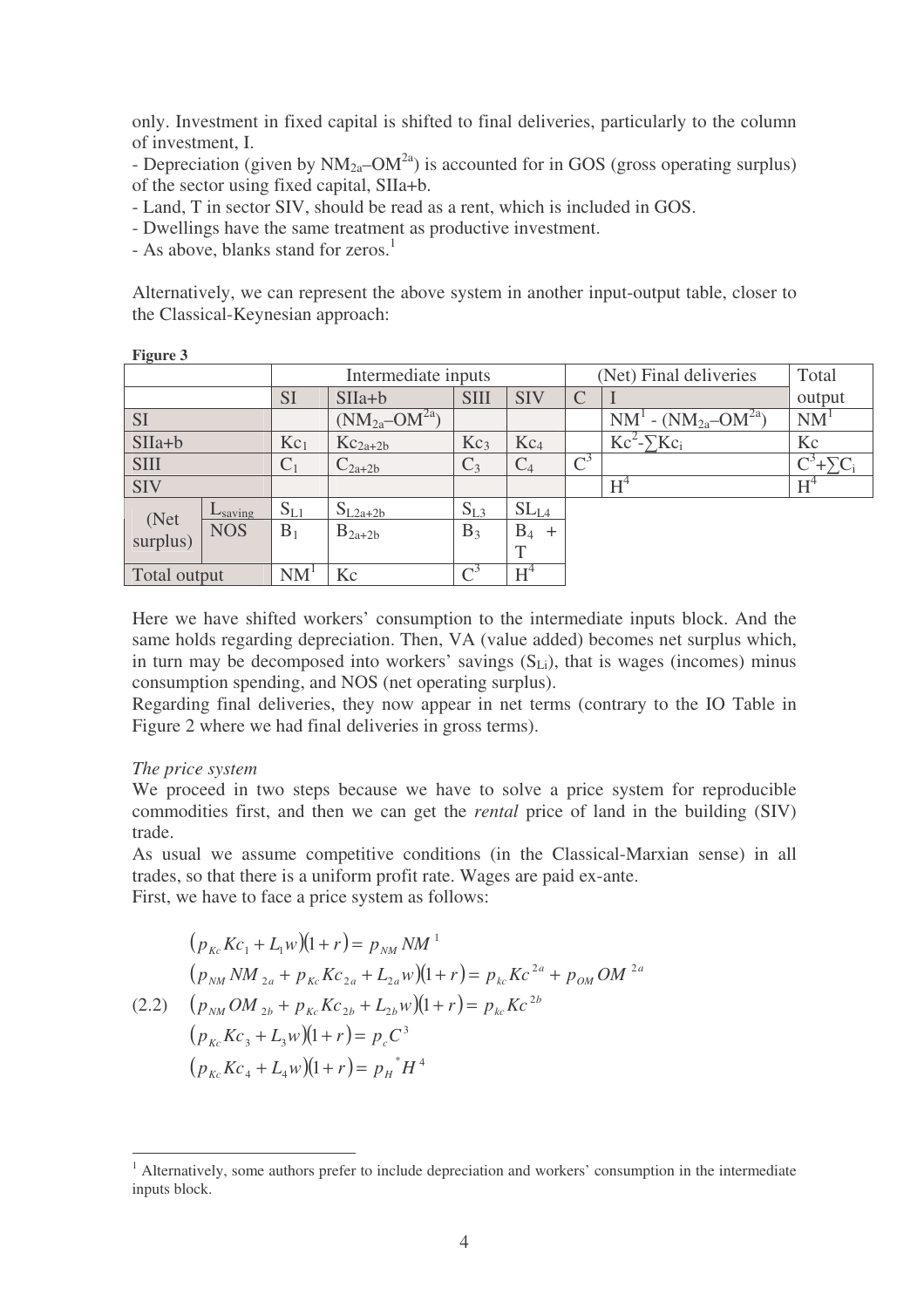This is a system with (in our example) 5 equations and 7 unknowns ( $p_{NM}$ ,  $p_{OM}$ ,  $p_{Kc}$ ,  $p_{C}$ , and  $p<sub>H</sub>$ <sup>\*</sup>, as prices, and additionally, *w* and *r*).<sup>2</sup> As usual, there are two degrees of freedom which have to be set from the outside. We choose the nominal wage and the profit rate. Also, it should be noted that once *w* and *r* are fixed from the outside, the three upper equations are enough to get the first three prices  $(p_{NM}, p_{OM}, p_{Kc})$ . Then, we can get the remaining prices in a recursive manner. In this price system,  $p_H^*$  stands for the 'building cost', that is, the cost of building a house leaving aside the price of the land where it is allocated. According to the recent Spanish experience, we shall assume that the price of one house,  $p<sub>H</sub>$ , which includes the price of the portion of land where it is built, is ruled by the amount of money that a bank agrees to lend (in the form of a mortgage) to the purchaser (for simplicity's sake we shall assume a 100% loan-to-value ratio). And the size of the loan that the bank is willing to grant is ruled by the present value of the stream of future payments from the borrower. Further, payments are limited by the percentage income that banks consider that borrowers can set aside to deal with loan instalments.

Then:

$$
(2.3) \t p_H = \sum_{t=1}^{T} \frac{z \cdot w}{(1+i)^t}
$$

Where *z* is the percentage income of the borrower (e.g. 30%) which can be (with some effort) saved to cancel mortgage loan instalments, *w* is the borrower income (the wage per unit of labour and period unit of time) *i* stands for the interest rate on mortgage loans and *T* denotes the maturity of the loan (for instance, 5 periods of time). The price  $p_H$ holds when it is larger than  $p_H^*$ , of course.

Then the rental price of one unit of land,  $p<sub>T</sub>$ , where *h* (e.g. 20) houses can be built amounts to:

(2.4) 
$$
p_T = h(p_H - p_H^*)
$$

And, finally, the corresponding price equation for the building industry (SIV) becomes:<sup>3</sup>

$$
(2.5) \t pTT4 + (pkcKc4 + L4w)(1+r) = pHH4
$$

#### **3. Monetary circulation**

We shall follow the basic tenets of the Theory of the Monetary Circuit –TMC onwards (Graziani, 2003, Lavoie, 1992, chapter 4, Nell, 1998, Parguez and Secareccia, 2000, Realfonzo, 1998, Rochon, 1999, amongst others). Banks create money *at the stroke of a pen* when they grant credit to creditworthy borrowers, to fund the expenses corresponding to particular production processes. However, contrary to the conventional TMC view (see Febrero, 2008) we shall assume that the circulation of money takes place once one production process has already finished and before the next one starts. In formal terms:

<sup>&</sup>lt;sup>2</sup> The first three equations can be solved simultaneously, once we fix from the outside  $w$  and  $r$ . In doing so, we obtain  $p_{NM}$ ,  $p_{OM}$  and  $p_{Kc}$ . Then, in a recursive manner, we can obtain  $p_c$ , and  $p_H^*$ .

<sup>&</sup>lt;sup>3</sup> It should be noted that within this assumption, the purchase of a house by a worker means a redistribution of wages towards rents (from land ownership).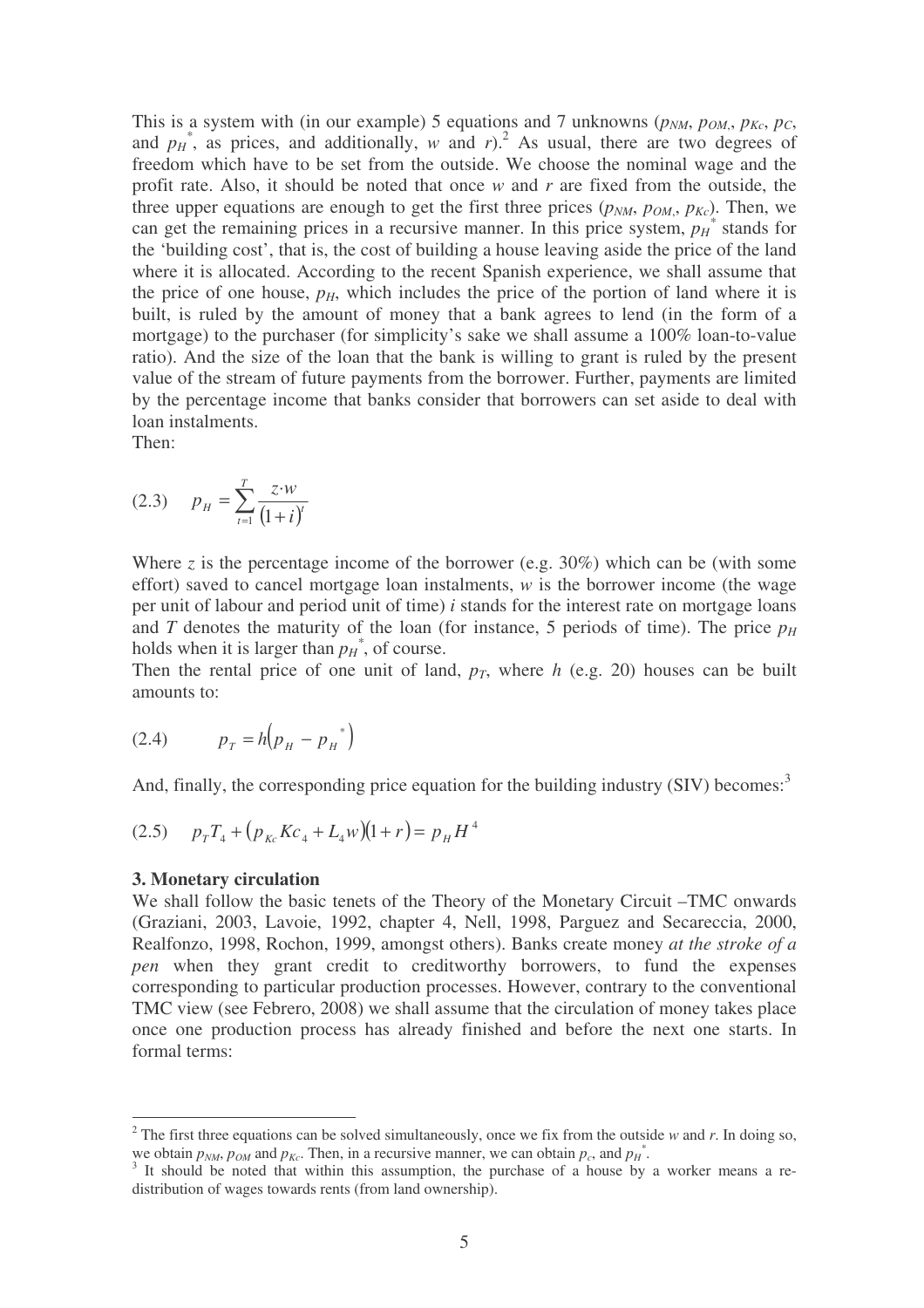(3.1)  $q_t B \Rightarrow q_{t+1} A$ 

Thus, output at the end of period *t* is given by **qtB**. This denotes output at the firms' gates. Firms, now have to decide how much output they are going to produce during period *t*+1. This decision is based on expectations about how much they are going to sell in their corresponding markets at *normal* prices (i.e. according to the Keynesian principle of effective demand). Then, once they have decided on  $q_{t+1}$ , they know how much inputs they have to purchase and how much labour they have to hire.

#### *Back to the quantity system.*

Although it is not necessary, for the sake of simplicity, we shall assume that the system grows *à la* von Neumann (von Neumann, 1945). This will make the exposition of our argument easier and, also, we shall remove it later. When the system expands *à la* von Neumann all trades grow at the same rate and the vector of sectoral output adopts a particular composition. Returning to the quantity system, once the techniques have been defined, it is rather convenient to define a wage basket in terms of commodities. For simplicity, we can assume that all wages are spent on consumer goods and also, a portion of the labour force purchases a house each period of time. For instance,

$$
(3.2) \t w = (p_c + 0.05 \cdot p_H)
$$

That is, we assume that each worker purchases one unit of consumer goods with their wage per unit of time (period of production). Additionally, we have assumed that 5% of the labour force purchases a house every year. This is tantamount to assuming that one worker purchases 5% of a house.

Next we define a matrix  $A^+$  (a socio-technical matrix) as:

$$
(3.3) \qquad \mathbf{A}^+ = \mathbf{A} + \mathbf{a}_n \cdot \mathbf{d}
$$

Where  $a_n$  stands for a (column) vector of direct labour requirements per unit of (total) output and **d** stands for a (row) vector corresponding to the wage basket of a unit wage. In our assumed steady growth path:

(3.4) 
$$
\mathbf{q}_t \mathbf{A}^+ (1+G) = \mathbf{q}_t \mathbf{B}
$$

$$
\mathbf{q}_t \mathbf{A}^+ \mathbf{B}^{-1} = \frac{1}{(1+G)} \mathbf{q}_t
$$

Where matrix  $A^+$  is:

|   |           |                  | $Kc_1$          |                | $0.05 \cdot L_1$    |
|---|-----------|------------------|-----------------|----------------|---------------------|
|   | $NM_{2a}$ |                  | $Kc_{2a}$       | $L_{2a}$       | $0.05 \cdot L_{2a}$ |
| Â |           | OM <sub>2b</sub> | $Kc_{2b}$       | $L_{2b}$       | $0.05 \cdot L_{2b}$ |
|   |           |                  | Kc <sub>3</sub> | $\mathsf{L}$ 3 | $0.05 \cdot L_3$    |
|   |           |                  | $\rm Kc_4$      |                | $0.05 \cdot L_4$    |

Therefore, the rate of growth of the system, *G*, is given (as is widely known) by the inverse of the maximum eigenvalue of matrix  $A^{\dagger}B^{-1}$ . Further, the composition of the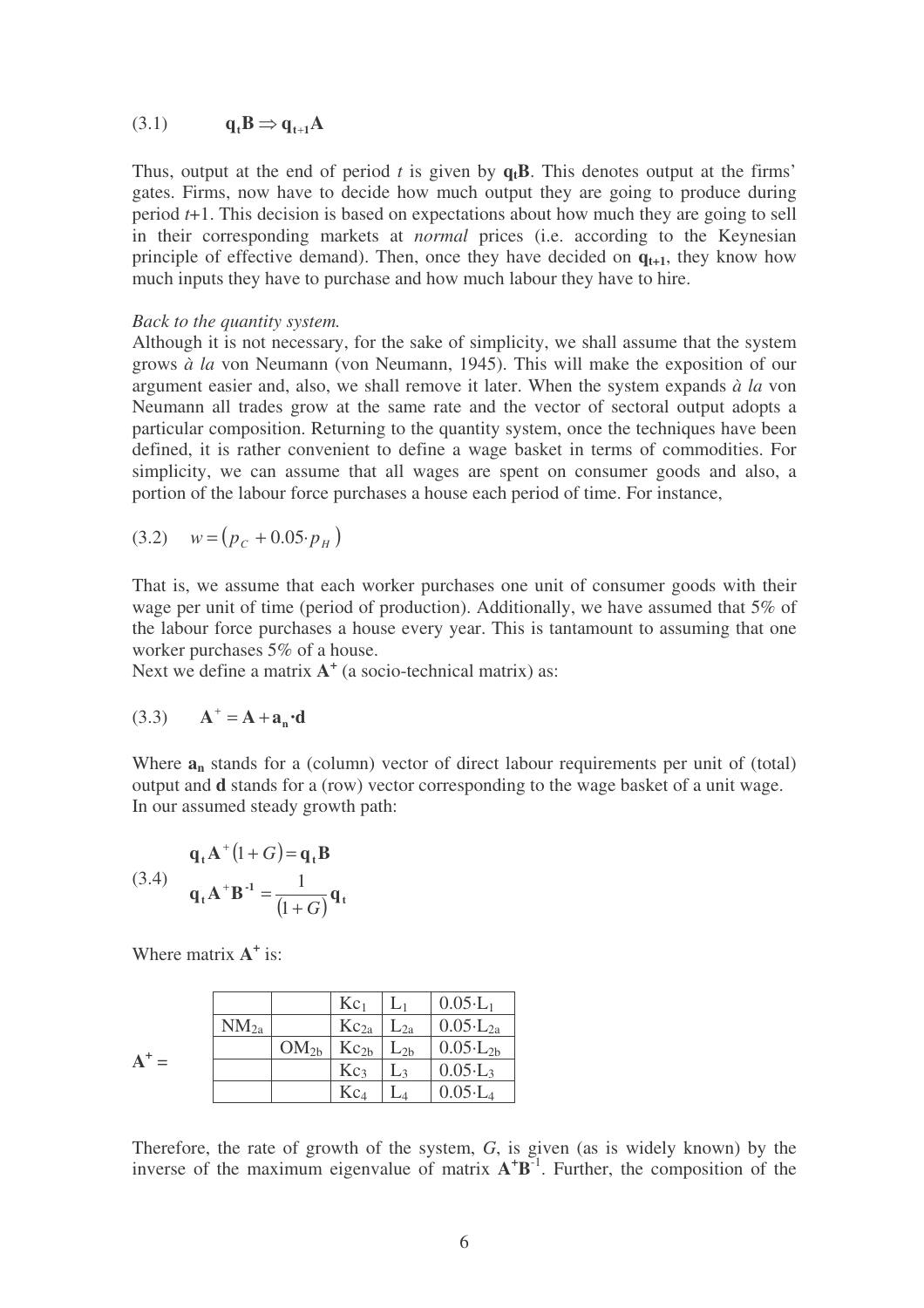vector of output **q<sup>t</sup>** is given by the right hand eigenvector associated to the maximum eigenvalue of  $\mathbf{A}^+ \mathbf{B}^{-1}$ .

Finally, we shall assume the second part of the Classical hypothesis of expenditure: all profits are saved and ploughed back into investment capacity.

## *And revisiting the price system*

Although the price system has already been presented, at least in its basic form, we now provide a particular way to solve the system when the wage basket is defined *a priori* and the system grows *à la* von Neumann. Once we have assumed an expenditure pattern for wages, and taking the unit price of consumer good as a *numeraire*, the price system above becomes:

$$
A^+ \mathbf{p}(1+R) = \mathbf{B}\mathbf{p}
$$
  
(3.5) 
$$
\mathbf{B}^{-1} \mathbf{A}^+ \mathbf{p} = \frac{1}{(1+R)} \mathbf{p}
$$

As it is widely known, *R* is now ruled by the inverse of the maximum eigenvalue of **B -1- A +** and the price vector is given by the left hand eivenvector of matrix **B -1A +** (further, *G*  $= R$ ).

Of course, in this system we have the price of one house that does not include the price of land. Its full price is calculated by the (above stated) expression for the present value of the stream of mortgage instalments that the bank is going to receive after they grant a mortgage loan.

## *Cnannels of monetary circulation*

We assume that we have output at the firms' gates, given by vector  $q_t B \lt p$  at the end of period *t*. Next, firms expect that the demand for their output at the end of period *t*+1 is going to grow at a rate *G*. Therefore, we might expect the following facts to take place immediately (almost simultaneously): (1) firms have to purchase inputs in order to increase their output at the desired / expected rate, and (2) they have to sell their already produced output.

In formal terms we have:

$$
\mathbf{q}_{t+1} = \mathbf{q}_t (1 + G)
$$
  
(3.6) 
$$
\mathbf{q}_t \mathbf{B} = \mathbf{A} \mathbf{q}_{t+1}
$$

$$
\mathbf{q}_t \mathbf{B} = \mathbf{A} \mathbf{q}_t (1 + G)
$$

Thus, output at the end of period *t* equals inputs at the beginning of period *t*+1.

In order to monetize transactions, we shall assume a pure credit economy (as in Wicksell, 1898, particularly chapter 9, section B). Hence, we can assume that there is one bank, which creates deposits when it grants a loan to a creditworthy borrower. That is, money is endogenous. This bank may make short term loans to fund the purchase of working capital (i.e. circulating capital and wages) and long term loans to fund the purchase of fixed capital (new machinery) and houses.

Also, we shall assume that the interest rate, *i*, equals the rate of profit *R* and the rate of growth of output, *G*.

Although money may circulate through several channels, the following ones lead us to an interesting result: all money which is created at the beginning of the circuit is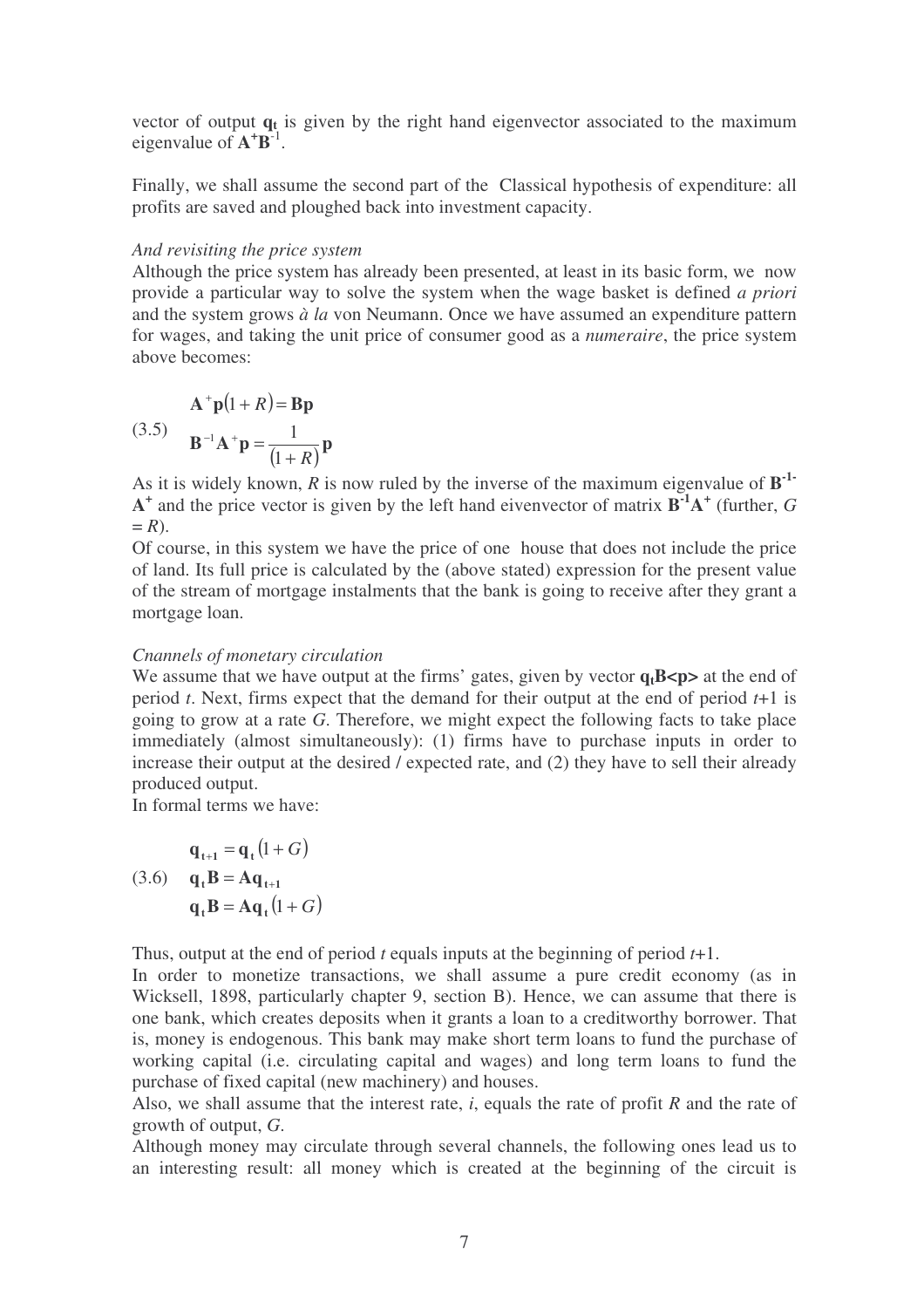destroyed once all commodities have circulated, making it possible for a new production process to start with pending debts remaining. Let us see it.

- 1. SI, SIIa and SIIb and SIV ask for short term loans to pay wages.
- 2. Workers in these sectors spend a part of their wages on consumer goods. The rest is used to settle debt service payments corresponding to the purchase of houses in the past.
- 3. SIII has sold part of its output and uses the proceeds to pay wages to its workers which, in turn, set aside a part of their incomes to pay debt services (houses purchased previously) and the rest is spent on consumer goods.
- 4. SIII needs circulating capital, apart from labour, to produce more consumer goods. It uses proceeds to purchase this input from firms in sector SII.
- 5. Firms SII use liquidity from the sale of Kc to SIII to cancel part of their short term debt. Now, SIIb also needs new machinery to start a new process of production. It will have to borrow long term (the maturity will match the useful life time of machinery: in our simplified economy, 2 periods of production).
- 6. SI sells already produced new machinery to SIIb. SI can now cancel part of its short term debt (for the payment of wages), and the rest is used to purchase Kc from SIIa and SIIb.
- 7. A portion of workers (5%, as assumed) borrow long term to purchase new houses.
- 8. SIV cancels its short term debt and the remaining proceeds are used to purchase circulating capital from SII and land.
- 9. Land owners spend their proceeds on consumer goods.

At the end of the circulation we find the following relevant outcomes:

- Sectors SI, SIII and SIV have cancelled all their short term debt.
- Firms in sector SIIa (those who have previously used new machinery, and that are going to use old machinery in the current production process) will show a monetary surplus which equals in absolute terms the monetary deficit of firms in SIIb (those who have purchased new machinery).
- The monetary efflux corresponding to funding the purchase of new houses is offset with the monetary reflux for the debt service payments (due to the purchase of houses in the past).

## **4. Stock-Flow Consistent Accounting.**

The balance sheet matrix corresponding to a situation where  $i = G = R$  is: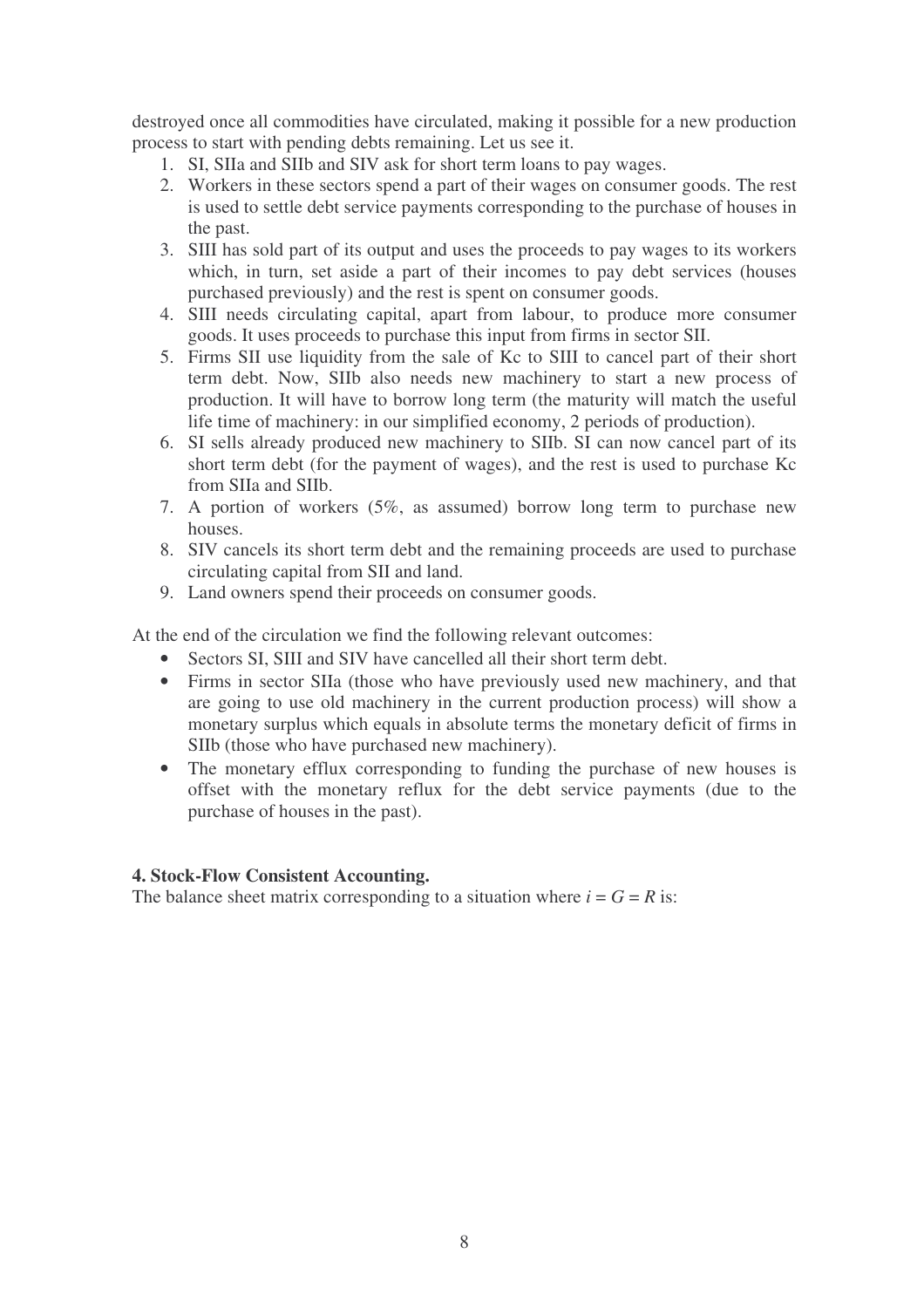|                                 | Households              | Land owners | Firms                    | <b>Banks</b>           | Σ                     |
|---------------------------------|-------------------------|-------------|--------------------------|------------------------|-----------------------|
| Money                           |                         |             |                          |                        |                       |
| Equities<br><b>Bonds</b>        |                         |             |                          |                        |                       |
| Capital                         |                         |             | $+ K_{(\underline{OM})}$ |                        | $+ K_{(0M)}$          |
| Outstanding<br>debt             | $-L_{\rm H}$            |             | - $L_{dSH}$              | $+$ L <sub>S</sub>     | $\overline{0}$        |
| Houses                          | $+p_H \cdot H$          |             |                          |                        | $+ pH \cdot H$        |
| Land                            |                         |             |                          |                        |                       |
| Equity                          | $+ e_{Bd} \cdot p_{eB}$ |             |                          | $ e_{Bd} \cdot p_{eB}$ |                       |
| <b>Balance</b><br>(- net worth) | - $V_H$                 |             | $\overline{0}$           | $\left( \right)$       | $-K(OM) - pH \cdot H$ |
| Σ                               |                         |             | $\Omega$                 | $\Omega$               |                       |

**Table 1: Balance sheet matrix**

Regarding households, we see that their only asset here is houses,  $p_H \cdot H$ , whilst their liability is outstanding debt. Households'net worth is given by the difference between both items. With respect to firms, the value of capital equals outstanding debt. This means that all funds to purchase productive capacity come from banks and that there are no capital gains (this means that firms' net worth is nil). Finally, banks assets equal loans (outstanding debts from firms and household). Contrary to usual practice, in the liability side of the bank balancesheet we do not find bank deposits, since no agent holds deposits in this model. Then, this side is occupied by bank capital which, in turn, is owned by households.

The net worth of the whole system is the sum of the stock of capital plus the stock of houses.

And the corresponding transaction matrix is:

|                             | Households                | Land owners | Firms                     |                   | <b>Banks</b>        |                |                   |
|-----------------------------|---------------------------|-------------|---------------------------|-------------------|---------------------|----------------|-------------------|
|                             |                           |             | Current                   | Capital           | Current             | Capital        |                   |
| Consumption                 | - $C_{dH}$                | - $C_{dL}$  | $+C_{S}$                  |                   |                     |                |                   |
| Investment<br>(productive)  |                           |             | $+I^P$ s                  | - $I_D$           |                     |                |                   |
| Investment<br>(residential) | - $p_H \cdot \Delta H$    |             | $I^R$ <sub>S</sub>        |                   |                     |                |                   |
| Wages                       | $+ W_{S}$                 |             | - $W_d$                   |                   |                     |                |                   |
| Firms (net)<br>Profits      |                           |             | $-F_{U}$                  | $+ FU$            |                     |                |                   |
| Banks profits               |                           |             |                           |                   | $-F_B$              | $+ F_B$        |                   |
| Rents                       |                           | $+T$        | $-$ T                     |                   |                     |                |                   |
| Interest                    | $- i_{-1} \cdot L_{dH-1}$ |             | $- i_{-1} \cdot L_{dF-1}$ |                   | $+ i \cdot L_{S-1}$ |                | $\mathbf{\Omega}$ |
| $\Delta$ loans              | $+$ $\Delta$ $\rm L_{dH}$ |             |                           | $+ \Delta L_{dF}$ |                     | $- \Delta L_S$ | $\overline{0}$    |
| $\Delta$ money              |                           |             |                           |                   |                     |                |                   |
| Equity<br><b>Issues</b>     |                           |             |                           |                   |                     |                |                   |
|                             |                           | $\theta$    | $\Omega$                  | $\Omega$          |                     | 0              |                   |

#### **Table 2: Transaction matrix**

As we see here, GDP can be defined in two forms: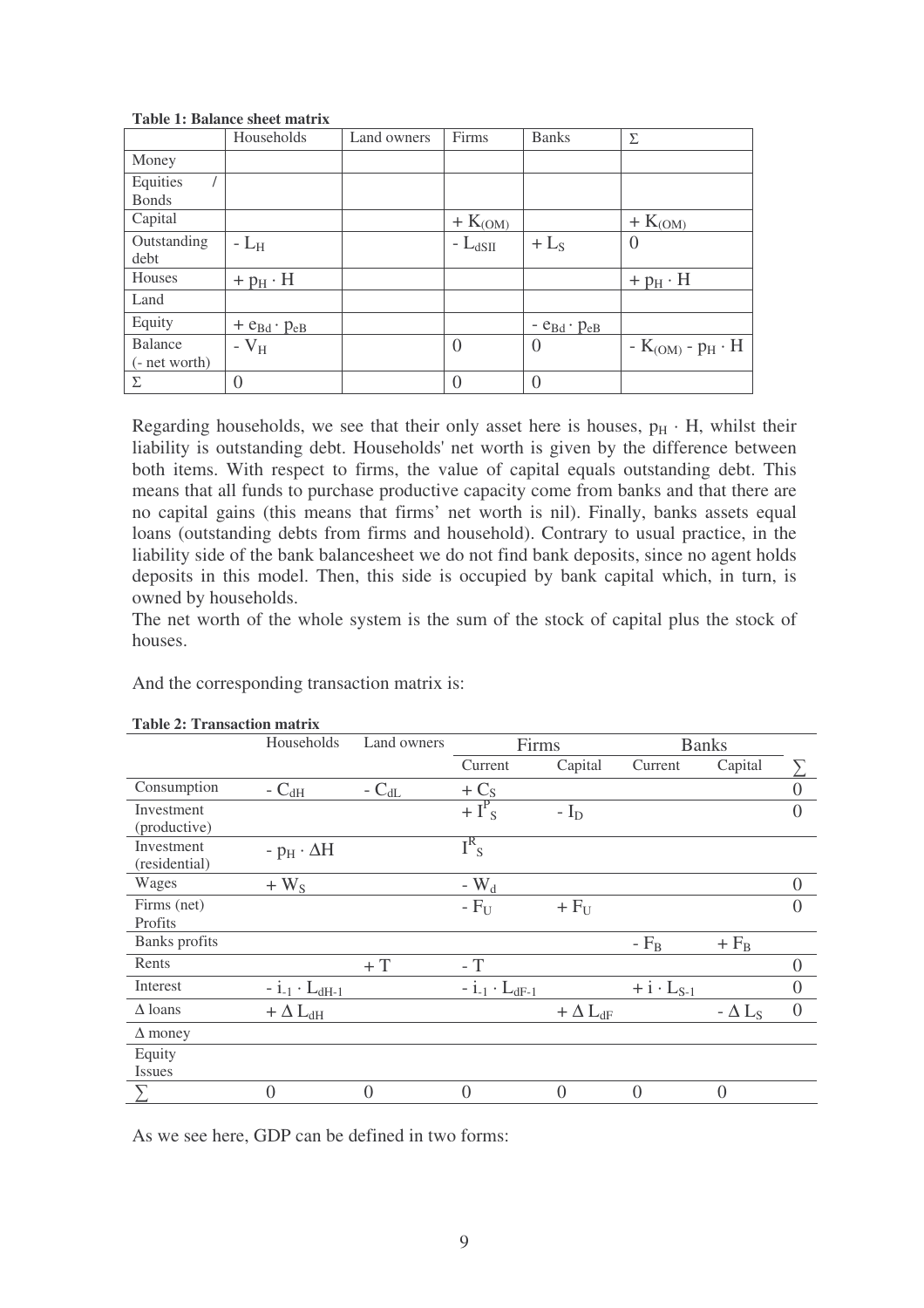(4.1) 
$$
Y = C + I^{P} + I^{R}
$$

$$
Y = W + F_{U} + R + i_{-1} \cdot L_{dF-1}
$$

That is, GDP can be computed as the sum of final deliveries for consumption, productive investment and residential investment. Alternatively, GDP is the adding up of wages, non distributed firms profits,  $F_U$ , rents, R, and interest payments made by firms,  $i_{-1} \cdot L_{dF-1}$ . Regarding firms and banks, we distinguish current and capital accounts. Firms' capital account informs about the change of the stock of capital  $(I_D)$  and its funding: undistributed profits (F<sub>U</sub>) and (change of) bank loans ( $\Delta$  L<sub>dF</sub>). Banks current account informs about the origin of its profits and how they are used. Its capital account tells us how much its loans grow ( $\Delta$  L<sub>S</sub>) and what its consequences are. One could be tempted to think that bank profits make it possible for them to increase lending but, in our view, the causality goes the other way around: it is new loans which make it possible to pay interest on outstanding debt and, therefore, to monetize bank profits which lead to increasing bank –financial– capital.

Land owners receive proceeds from the sale of land to the building trade and they spend all proceeds on consumer goods.

And with respect to households, reading by columns again, we see that their spending goes to the purchase of consumer goods and residential investment. Additionally, their funds come from wages and bank loans. And, stating the obvious, it should be taken into account that borrowing today leads to debt service settlements in the future, for a long period of time. The part of debt service corresponding to interest payments is made explicit in the row 'Interest', and the remaining part (principal payments) is combined with new borrowing in the row '∆ loans'.

When the economy grows *à la* von Neumann, *i* equals *G* and *R*, and all savings are spent and all profits saved and invested, households do not save any money and firms get funds from bank borrowing, and not from financial markets.

## **5. Integrating IO Tables and SFC Accounting models. First round.**

Let us now proceed to integrate both information systems. An alternative may be the following one.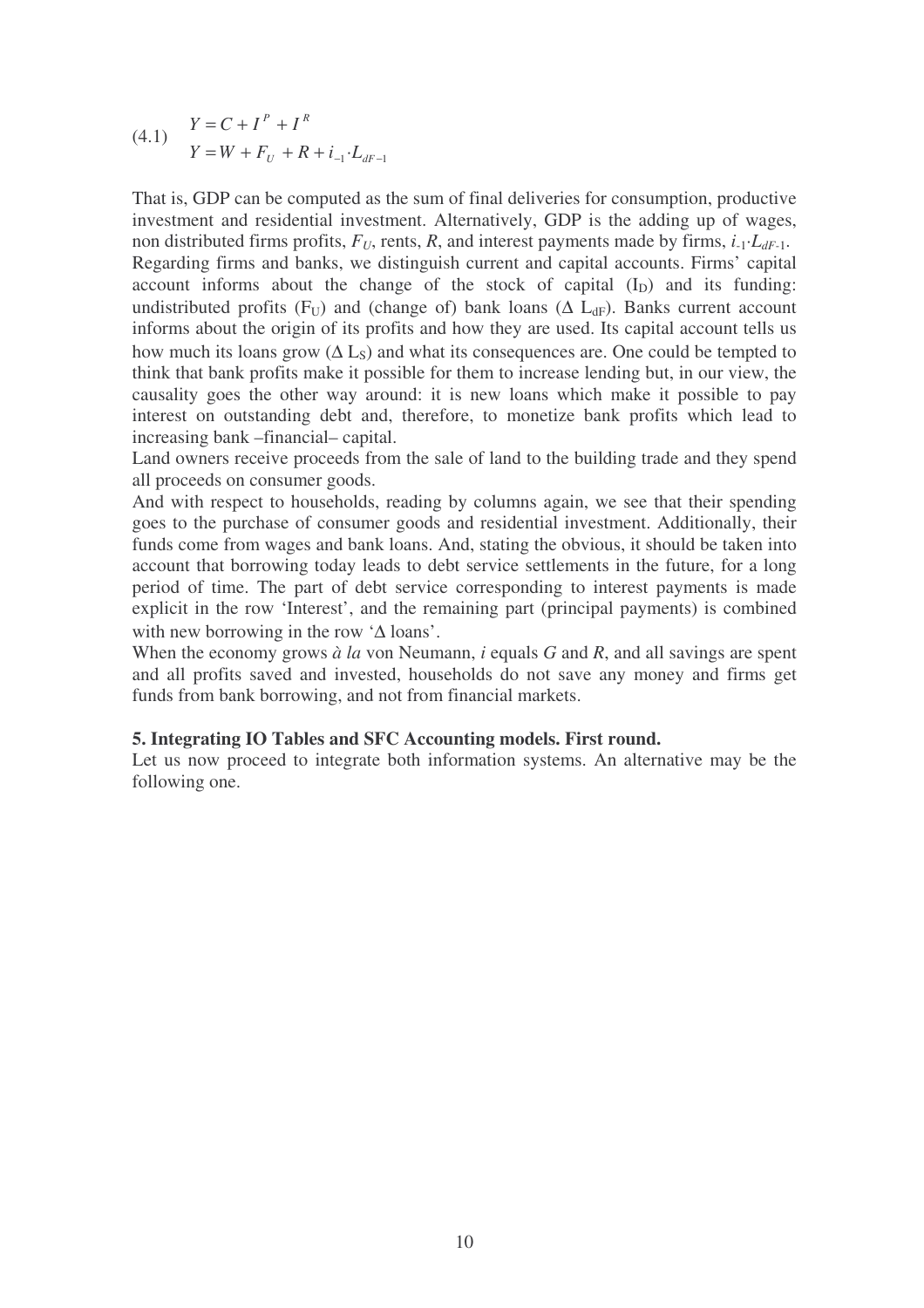| rigure 4       |                      |                 |                         |                              |                 |                       |                        |                  |                      |
|----------------|----------------------|-----------------|-------------------------|------------------------------|-----------------|-----------------------|------------------------|------------------|----------------------|
|                |                      |                 | Intermediate inputs     |                              |                 |                       | (Gross)<br>Final       | Total<br>output  | <b>Banks</b>         |
|                |                      |                 |                         |                              |                 |                       | deliveries             |                  |                      |
|                |                      | <b>SI</b>       | $SIIa+b$                | <b>SIII</b>                  | <b>SIV</b>      | $H + L$               | $\mathbf{F}$           |                  |                      |
| SI             |                      |                 |                         |                              |                 |                       | NM <sup>1</sup>        | NM <sup>1</sup>  |                      |
| $SIIa+b$       |                      | $Kc_1$          | $Kc_{2a+2b}$            | Kc <sub>3</sub>              | Kc <sub>4</sub> |                       | $Kc^2$ -               | Kc               |                      |
|                |                      |                 |                         |                              |                 |                       | $\sum$ Kc <sub>i</sub> |                  |                      |
| <b>SIII</b>    |                      |                 |                         |                              |                 | $+C^3$                |                        | $\overline{C}^3$ |                      |
| <b>SIV</b>     |                      |                 |                         |                              |                 | $+H^4$                |                        | H <sup>4</sup>   |                      |
|                | W                    | $W_1$           | $W_{2a+2b}$             | $W_3$                        | $W_4$           | $-W$                  |                        |                  |                      |
| <b>VA</b>      | <b>NOS</b>           | $B_1$           | $NB_{2a+2b} +$          | $B_3$                        | $B_4$           |                       | $-F_U$                 |                  |                      |
|                | (profits)            |                 | $(NM_{2a}$ – $OM^{2a})$ |                              |                 |                       |                        |                  |                      |
|                | (rents)              |                 |                         |                              | T               | $-T$                  |                        |                  |                      |
|                | interest             |                 | $+i_{-1}\cdot L_{dF-1}$ |                              |                 | $+i.1 \cdot L_{dH-1}$ |                        |                  | $-i$ $L_{S-1}$       |
| Total output   |                      | NM <sup>1</sup> | Kc                      | $\overline{C}^3$             | H <sup>4</sup>  |                       |                        |                  |                      |
| $\Delta$ loans |                      |                 |                         |                              |                 | $-\Delta L_{dH}$      | $-\Delta L_{dF}$       |                  | $+\Delta L_S$        |
| Loans          |                      | $L_1^{\ H}$     | Η<br>$L_{2a+2b}$        | $L_3$ <sup>H</sup>           | $L_4^{\ \ H}$   | $-L^{\rm H}$          |                        |                  | $+L^{\text{H}}$      |
| Households     |                      |                 |                         |                              |                 |                       |                        |                  |                      |
| Houses         |                      |                 |                         |                              |                 | $+H$                  |                        |                  |                      |
| Loans          |                      | $L_1^F$         | $L_{2a+2b}$             | $_{\rm F}$<br>L <sub>3</sub> | $L_4^F$         |                       | $-L^F$                 |                  | $+L^F$               |
| Firms          |                      |                 |                         |                              |                 |                       |                        |                  |                      |
| Equity         |                      |                 |                         |                              |                 | $+e_{Bd}$ . $p_{eB}$  |                        |                  | $-e_{Bd}$ . $p_{eB}$ |
|                | <b>Capital Stock</b> |                 |                         |                              |                 |                       | $+K_{(OM)}$            |                  |                      |
| Net worth      |                      |                 |                         |                              |                 | $V_H$                 | $V_{F}$                |                  |                      |

Some comments on Figure 4:

**Figure 4**

- Regarding the block corresponding to an input-output table (as in Figure 2) we have made two main changes. In the final deliveries block, instead of distinguishing by uses (i.e. consumption, investment) we have distinguished by institutional agents: households and firms. And in the VA block, we have divided GOS into three parts: net operating surplus, rents from land and interests paid by firms on bank loans previously granted.

- The block in green joined to the final deliveries block, aims at representing the transaction matrix, as in Table 2). The main difference can be found in the fact that here we do not distinguish between current and capital accounts for firms and banks.

- The block in orange accounts for the balance matrix (as in Table 1).

- Finally, we can see in Figure 4 above that banks, in our simplified economy, do not produce anything.

## **6. Integrating IO Tables and SFC Accounting models. Second round. Leaving the steady state.**

Now we leave the von Neumann path. We shall assume that the interest rate *i* falls below the rate of growth of output. Let us proceed step by step.

First, we comment on the reaction of different agents to this shock and then formalize this behavior in the form of equations, following the tradition of SFC models (the standard reference for this is Godley and Lavoie, 2007. See for instance chapter 7). Households:

• Those who have purchased a house in the last n-years (with n being the mortgage loan maturity –for simplicity we make  $n = 5$ ), will have to pay a lower debt service since the same outstanding debt generates a lower interest rate when *i* is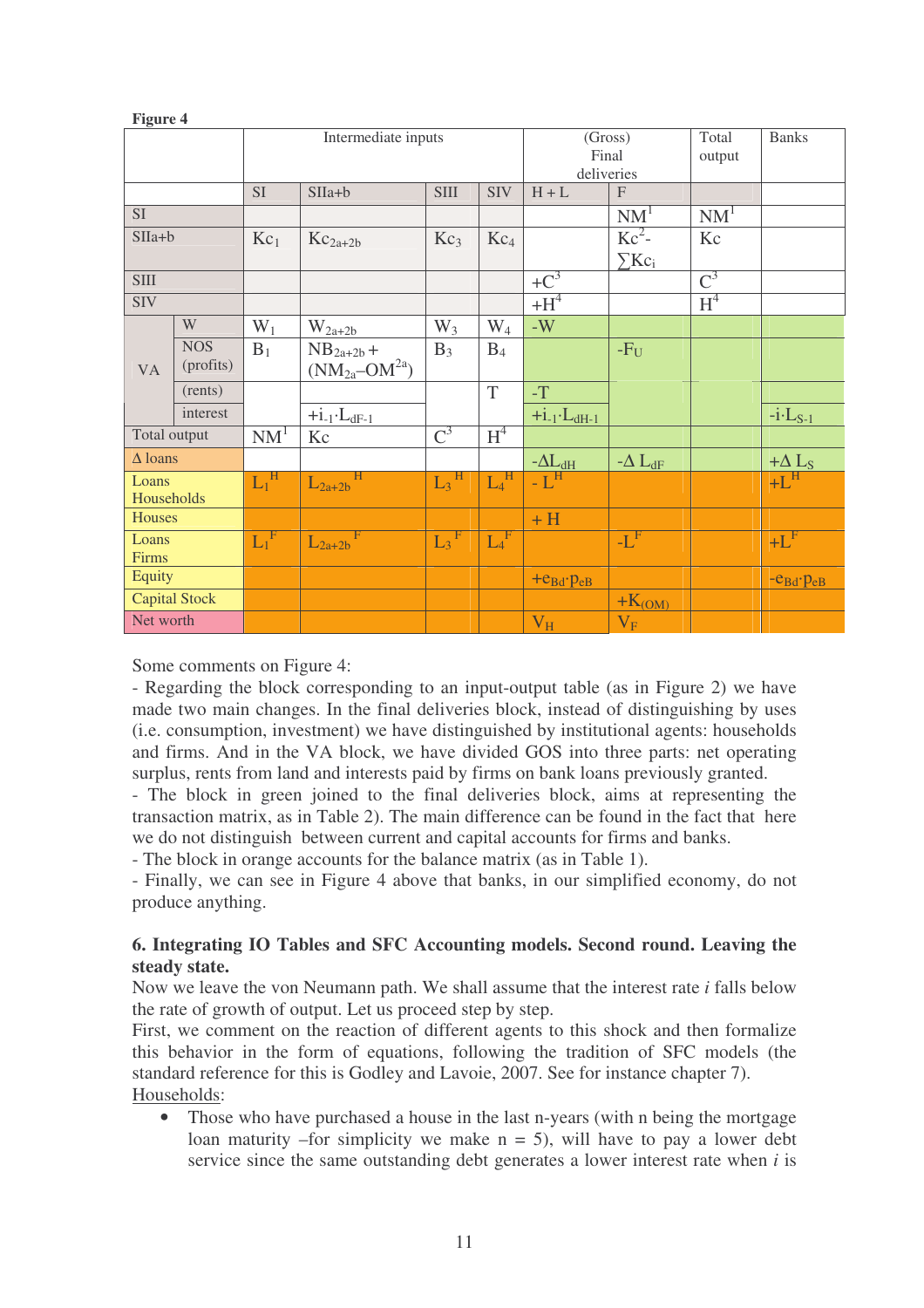lower. This will lead to larger consumption and some savings (because disposable income, after debt service payments, increases).

- The amount of people purchasing a flat when interest rates fall will rise. Also those purchasing a house will borrow larger amounts of money.
- With some delay, the price of houses will rise, because banks will give larger mortgages.
- Those owning a house will spend more on consumer goods because of a wealth effect (the latter measured by the change in the price of the stock of houses, deposits and equity stock).

Land owners:

• The rise in the price of houses makes the rent on land rise as well. We may assume that rentiers consumption rises but in a lower proportion. Therefore, they save a part of the larger rent.

Firms:

- As the demand for houses and consumer goods increases, firms react, in the short run, increasing production raising the degree of use of productive capacity (and with some existing inventories).
- When existing productive capacity *generates* more output, the profit rate rises even with constant prices. This, notwithstanding, more intensive use of productive capacity leads to the shorter useful lifetime of capital stock.
- Firms' outstanding debt generates a lower debt service payment when the interest rate falls.
- Increasing profits and decreasing debt service payments make it easier to either distribute some profits and / or cancel some outstanding debt.
- The value of firms equity stock will rise, reflecting larger profits.
- The funding of fixed capacity becomes less dependent on bank loans, since now firms can collect households and (especially) rentiers savings by issuing assets in financial markets.

The new situation can be reflected in a balance sheet and transaction matrices as follows:

|                          | Households              | $\sim$<br>Land owners   | Firms                 | <b>Banks</b>                                | Σ                     |
|--------------------------|-------------------------|-------------------------|-----------------------|---------------------------------------------|-----------------------|
| Money                    | $+M_H$                  | $+ M_{L}$               |                       | $-MS$                                       |                       |
| Equities                 | $+ p_e \cdot E_{dH}$    | $+ p_e \cdot E_{dL}$    | - $p_e \cdot E_S$     | $-$ e <sub>Bd</sub> $\cdot$ p <sub>eB</sub> |                       |
| <b>Bonds</b>             | $+ e_{Bd} \cdot p_{eB}$ | $+ e_{Bd} \cdot p_{eB}$ |                       |                                             |                       |
| Capital                  |                         |                         | $+$ K <sub>(OM)</sub> |                                             | $+$ K <sub>(OM)</sub> |
| Outstanding<br>debt      | - $L_H$                 |                         | - $L_{dSH}$           | $+$ L <sub>S</sub>                          |                       |
| Houses                   | $+ pH \cdot H$          |                         |                       |                                             | $+ pH \cdot H$        |
| Land                     |                         |                         |                       |                                             |                       |
| Balance<br>(- net worth) | $-V_{\rm H}$            | $-V_{L}$                | $\left( \right)$      | $\theta$                                    | $-K(OM) - pH \cdot H$ |
| Σ                        | $\overline{0}$          |                         |                       | $\theta$                                    |                       |

**Table 3: Balance sheet matrix when i < g**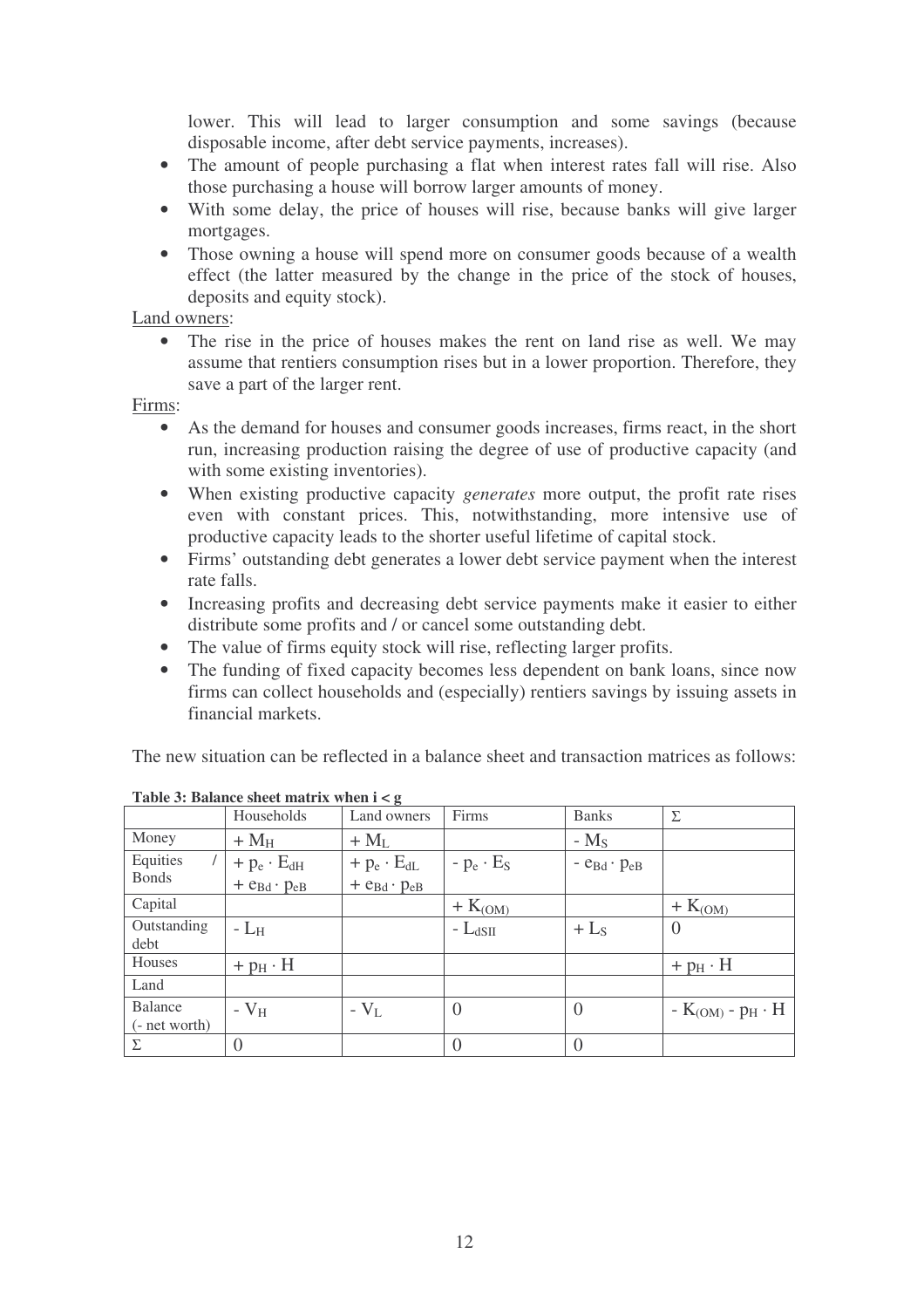|                                    | Households                                    | Land owners           | Firms                     |                   | <b>Banks</b>        |                          |                  |
|------------------------------------|-----------------------------------------------|-----------------------|---------------------------|-------------------|---------------------|--------------------------|------------------|
|                                    |                                               |                       | Current                   | Capital           | Current             | Capital                  |                  |
| Consumption                        | - $\mathrm{C}_{\mathrm{dH}}$                  | - $C_{dL}$            | $+C_{S}$                  |                   |                     |                          |                  |
| Investment<br>(productive)         |                                               |                       | $+I^P$ <sub>S</sub>       | $-ID$             |                     |                          | $\left( \right)$ |
| <b>Investment</b><br>(residential) | $-p_{\rm H} \cdot \Delta H$                   |                       | $+I^R$ s                  |                   |                     |                          |                  |
| Wages                              | $+ W_{S}$                                     |                       | - $W_d$                   |                   |                     |                          | $\left( \right)$ |
| Firms (net)<br>Profits             | $+\mathop{\mathrm{F}}\nolimits_{\mathrm{DH}}$ | $+ F_{DL}$            | - F                       | $+ FU$            |                     |                          | $\mathcal{O}$    |
| Banks profits                      |                                               |                       |                           |                   | $-F_B$              | $+ F_B$                  |                  |
| Rents                              |                                               | $+T$                  | $-$ T                     |                   |                     |                          | $\Omega$         |
| Interest                           | $-i_{-1} \cdot L_{dH-1}$                      |                       | $- i_{-1} \cdot L_{dF-1}$ |                   | $+ i \cdot L_{S-1}$ |                          | $\theta$         |
| $\Delta$ loans                     | $+ \Delta L_{dH}$                             |                       |                           | $+ \Delta L_{dF}$ |                     | $-\Delta$ L <sub>S</sub> | $\overline{0}$   |
| $\Delta$ money                     | - $\Delta$ $M_{\rm{dH}}$                      | - $\Delta M_{dL}$     |                           |                   |                     | $+\Delta M_S$            | $\theta$         |
| Equity<br><i>Issues</i>            | - $p_e \Delta E_{dH}$                         | - $p_e \Delta E_{dL}$ |                           | $+p_e \Delta E_S$ |                     |                          | $\Omega$         |
|                                    |                                               | 0                     | $\Omega$                  |                   | 0                   | $\Omega$                 |                  |

**Table 4: Transaction matrix when i < g**

Regarding Table 3, the main changes with respect to Table 1 are that now:

- Households hold money (bank deposits) and equities issued by firms. The same for land owners.

- Firms can collect funds through the issue of equity or bonds in financial markets.

- Banks have deposits on the liability side of their balances.

And with respect to Table 4, the novelties are:

- Households receive some distributed profits from firms  $(F<sub>DH</sub>)$ ; they may save so that they hold these savings in the form of money ( $\Delta M_{dH}$ ) and equities ( $\Delta p_e \cdot E_{dH}$ ).

- Land owners receive some distributed profits  $(F_{DL})$ ; when they do not spend all their proceeds on consumer goods, they save and hold these savings in the form of bank deposits and equities.

- Firms distribute part of their profits. Now, part of investment may be funded through the issue of securities in financial markets. 4

- Banks have deposits on the liability side of their balance sheet. This means that their capital adequacy ratio (the quotient between bank capital  $-V_B$ – and –risky– assets) falls. This happens because bank capital grows at a rate ruled by the interest rate whilst assets grow at a rate ruled by the rate of growth of output.

Next we shall shift this situation to a table like the one represented in Figure 4.

<sup>4</sup> Actually, and for simplicity's sake, we shall assume firms ask banks for long term loans to fund the purchase of fixed capital. The difference between profits and debt service payments is distributed to shareholders.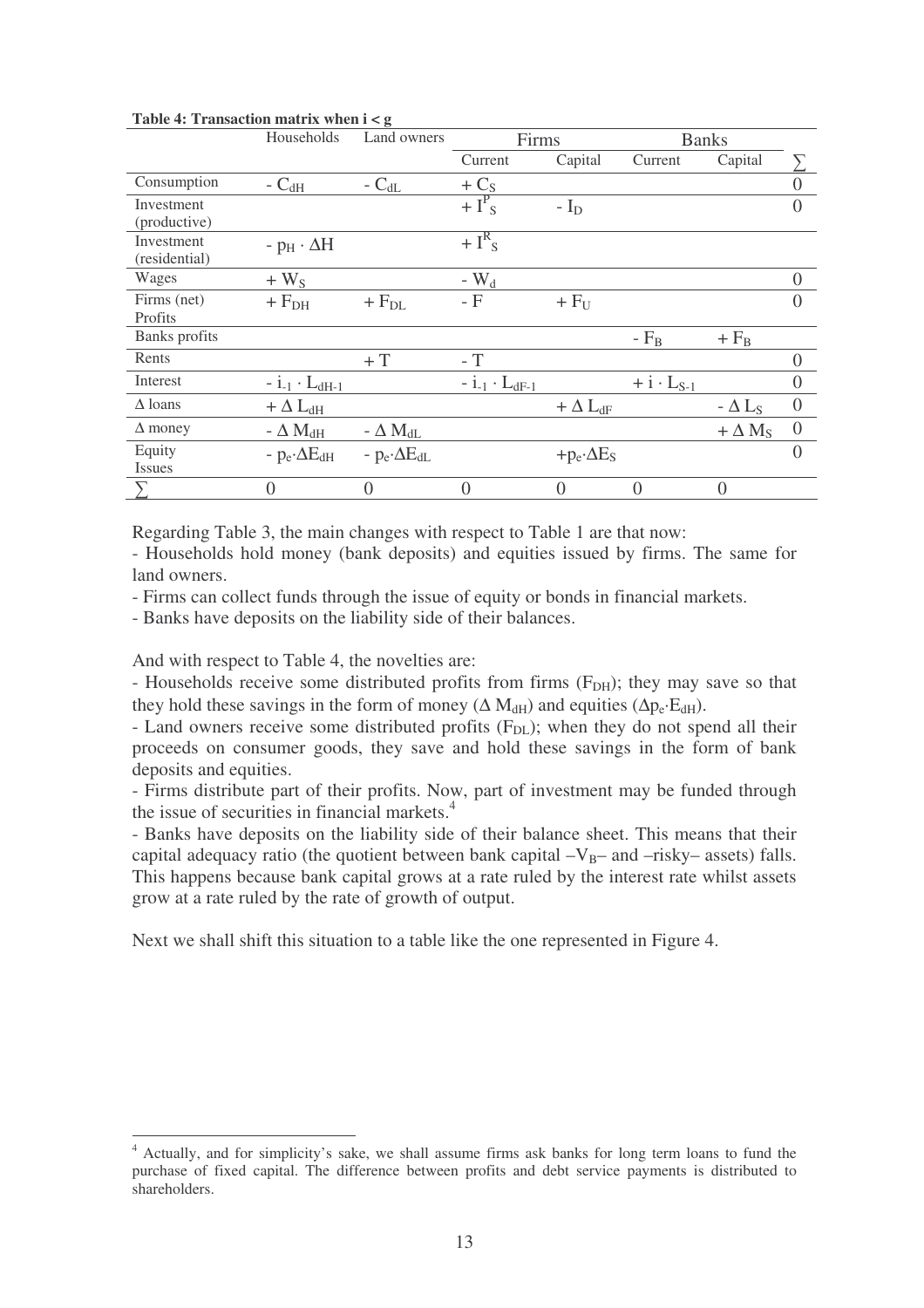|                     | гідше э                 |                           |                                           |                    |                  |                                              |                                 |                  |                   |
|---------------------|-------------------------|---------------------------|-------------------------------------------|--------------------|------------------|----------------------------------------------|---------------------------------|------------------|-------------------|
|                     |                         |                           | Intermediate inputs                       |                    |                  | (Gross)<br>Final<br>deliveries               |                                 | Total<br>output  | <b>Banks</b>      |
| <b>SI</b>           |                         |                           | $SIIa+b$                                  | <b>SIII</b>        | <b>SIV</b>       | $H + L$                                      | $\boldsymbol{\mathrm{F}}$       |                  |                   |
| SI                  |                         |                           |                                           |                    |                  |                                              | NM <sup>1</sup>                 | NM <sup>1</sup>  |                   |
| $SIIa+b$            |                         | $Kc_1$                    | $Kc_{2a+2b}$                              | Kc <sub>3</sub>    | Kc <sub>4</sub>  |                                              | $\overline{Kc^2}$ - $\sum Kc_i$ | Kc               |                   |
| <b>SIII</b>         |                         |                           |                                           |                    |                  | $+C^3$                                       |                                 | $\overline{C}^3$ |                   |
| <b>SIV</b>          |                         |                           |                                           |                    |                  | $+H^4$                                       |                                 | H <sup>4</sup>   |                   |
|                     | W                       | $W_1$                     | $W_{2a+2b}$                               | $W_3$              | $W_4$            | $\mbox{-}\mathbf{W}$                         |                                 |                  |                   |
| <b>VA</b>           | <b>NOS</b><br>(profits) | $B_1$                     | $NB_{2a+2b} +$<br>$(NM_{2a}$ – $OM^{2a})$ | $B_3$              | $B_4$            | $-FDH+L$                                     | $-F_U$                          |                  |                   |
|                     | (rents)                 |                           |                                           |                    | T                | $\mathcal{T}$                                |                                 |                  |                   |
|                     | interest                |                           | $+i_{-1}\cdot L_{dF-1}$                   |                    |                  | $+i.1 \cdot L_{dH-1}$                        |                                 |                  | $-i$ $L_{S-1}$    |
|                     | Total output            |                           | Kc                                        | $\overline{C}^3$   | $H^4$            |                                              |                                 |                  |                   |
|                     | $\Delta$ loans          |                           |                                           |                    |                  | $-\Delta L_{\rm dH}$                         | $-\Delta L_{dF}$                |                  | $+\Delta L_S$     |
| $\Delta$ money      |                         |                           |                                           |                    |                  | $-\Delta$ $M_{dH+L}$                         |                                 |                  | $-\Delta M_S$     |
| Equity<br>issues    |                         |                           |                                           |                    |                  | $-\Delta p_e \cdot e_{dH+L}$                 | $+\Delta p_e \cdot e_S$         |                  |                   |
| Loans<br>Households |                         | $\text{L}_1^{\ \text{H}}$ | $L_{2a+2b}$                               | $L_3$ <sup>H</sup> | $L_4^{\text{H}}$ | $-L^{\rm H}$                                 |                                 |                  | $+L$ <sup>H</sup> |
| Houses              |                         |                           |                                           |                    |                  | $+H$                                         |                                 |                  |                   |
| Loans<br>Firms      |                         | $L_1^{\ F}$               | $L_{2a+2b}$                               | $L_3$ <sup>F</sup> | $L_4^{\ F}$      |                                              | - $L^F$                         |                  | $+LF$             |
| Money               |                         |                           |                                           |                    |                  | $+ MH+L$                                     |                                 |                  | $-MS$             |
| Equities            |                         |                           |                                           |                    |                  | $+p_F \cdot e_{dH+L}$<br>$+e_{Bd} \cdot p_B$ | $-p_F$ $-e_{FS}$                |                  | $-e_{BS}$ . $p_B$ |
|                     | Capital Stock           |                           |                                           |                    |                  |                                              | $+K_{(OM)}$                     |                  |                   |
| Net worth           |                         |                           |                                           |                    |                  | $V_{H+L}$                                    | $V_{F}$                         |                  | $-V_B$            |

## **7. The equations of the model**

**Figure 5**

Following the usual practice in SFC models, we now provide a set of behavioral equations, explaining the evolution of components of aggregate demand.

For the sake of simplicity, we shall assume a situation where  $i < g$  (see appendix 2) and where financial markets are irrelevant. The former assumption means that depreciation funds are larger than loan instalments (corresponding to the purchase of fixed capital) which firms have to settle at due dates. Hence, firms are able to distribute part of their profits. The second assumption involves assuming that firms do not collect funds in financial markets in order to finance the purchase of new fixed capital. In order to avoid unnecessary problems (regarding the central aim of this paper, of course) we shall assume that all funds required to monetize long term productive investment are obtained from banks, and the profits above debt service payments are distributed to shareholders. The irrelevance of financial markets means that shares are not exchanged and, therefore, their price does not change. The ownership of shares gives the right to obtain distributed profits, but when the price of shares does not change there is no capital gain on these assets.

Further, we shall assume that the propensity to consume of households and land owners is, by and large, lower than one. However, this does not mean that sometimes they cannot spend more than their proceeds: they (particularly households) can obtain funds from banks, as firms do.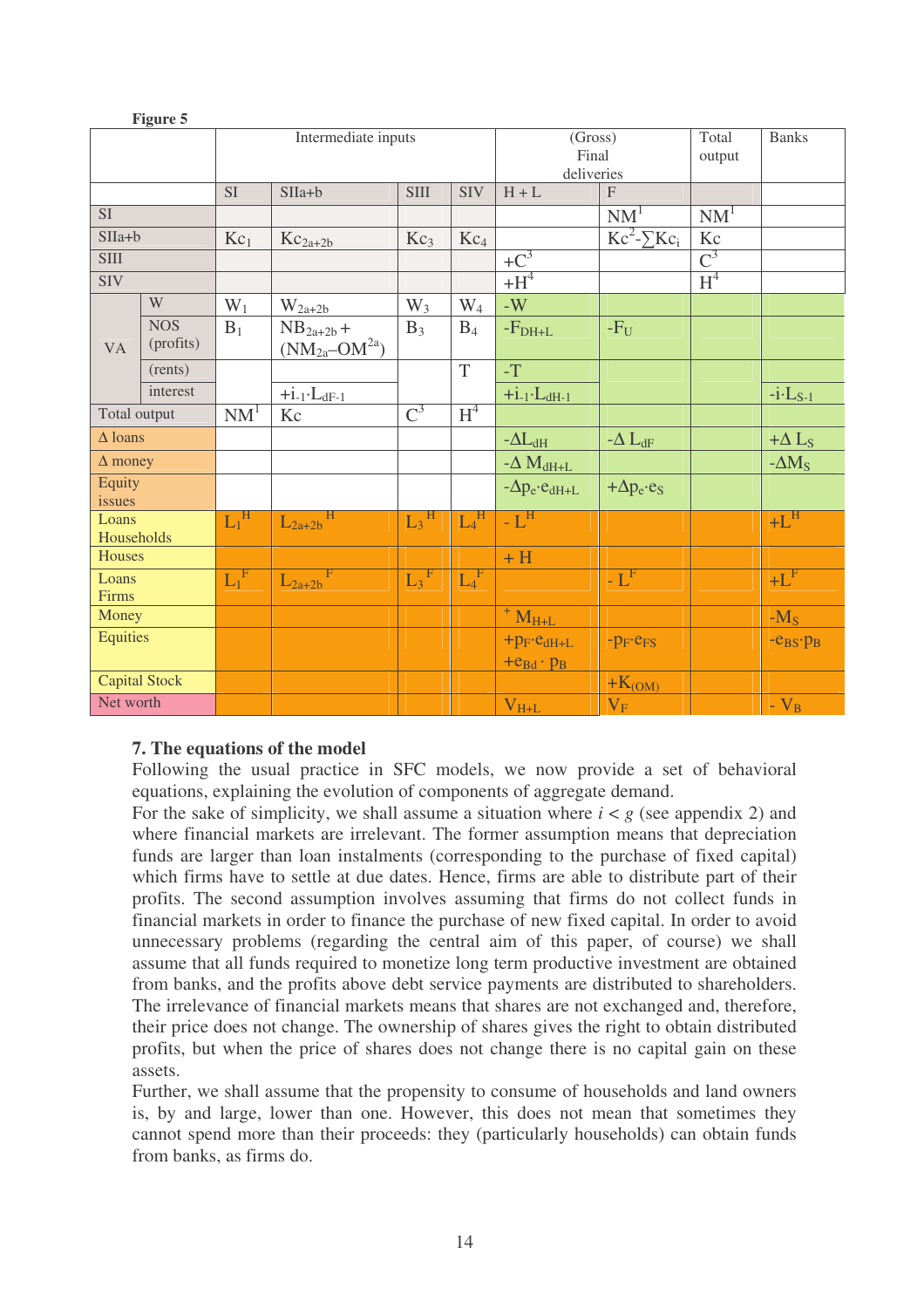Also, we have assumed that prices are determined *à la* Sraffa, as stated above. Contrary to the usual practice with SFC models, we do not believe that the interest rate rules the profit rate. For simplicity, we shall take the latter from the outside and keep it constant.

*Households and Land owners. Consumption.* Households spend on consumer goods:<sup>5</sup>  $(C^H = C^H \cdot \alpha_0 (W_{-1} - DSP_{-1}) + \alpha_1 \Delta V_{H-1}$ 

That is, household consumption depends on two factors. First, current income (wages, with one lag), minus debt service payments, generated by borrowing to fund the purchase of houses in the past. Second, changes in wealth (with one lag as well), represented here by net value. We include an intercept  $C_{\text{0}}^H$  as well (see Godley and Lavoie, *op.cit*. p. 225).

Wages are given by the expression:  $(7.2.A)W = w·l·Y$ 

Or:  $(V^T - Z^T) = W = Y - L - F - i L_{F-1}$ 

Where *w* is the nominal wage (given from the outside), *l* is the inverse of productivity (and can be understood as the total labour requirements per unit of final output), and *Y* is final output.

Regarding debt service payments, as stated above, we assume that the price of one house is ruled by the amount of money that a bank is willing to lend. And, in turn, this depends on the present value of the amount of income that the purchaser can (in the opinion of the bank) set aside to settle debt service payments. Hence, for any given nominal income *w* if the bank believes that the purchaser of a house can set apart a percentage income, *z* (for instance, 30%) then the price of a house becomes:

(7.3) 
$$
p_{H} = z \cdot w \cdot \frac{(1+i)^{n} - 1}{i(1+i)^{n}}
$$

Where *n* is the maturity of the mortgage loan. In this paper we shall assume 5 periods of time. Of course then:

$$
(7.4) \quad DSP = \sum_{i=1}^{5} z_{-i} \cdot w_{-i} \cdot \lambda_{-i} L_{-i}
$$

Where  $\lambda_i$  stands for the fraction of workers who purchased a new house in period  $-i$ . Household net worth is:

$$
(7.5) \tV_H = p_H H + M_H - L_H
$$

Net value is given by the amount of houses, plus money minus outstanding debt.

We are implicitly assuming that household savings are held as money (i.e. bank deposits), and they do not hold any equities, so that they do not receive any distributed profits.

Regarding land owners:

<sup>&</sup>lt;sup>5</sup> Note that, in this expression, all factors are in real terms. This means that, in each period, all factors are deflated by a consumer price index.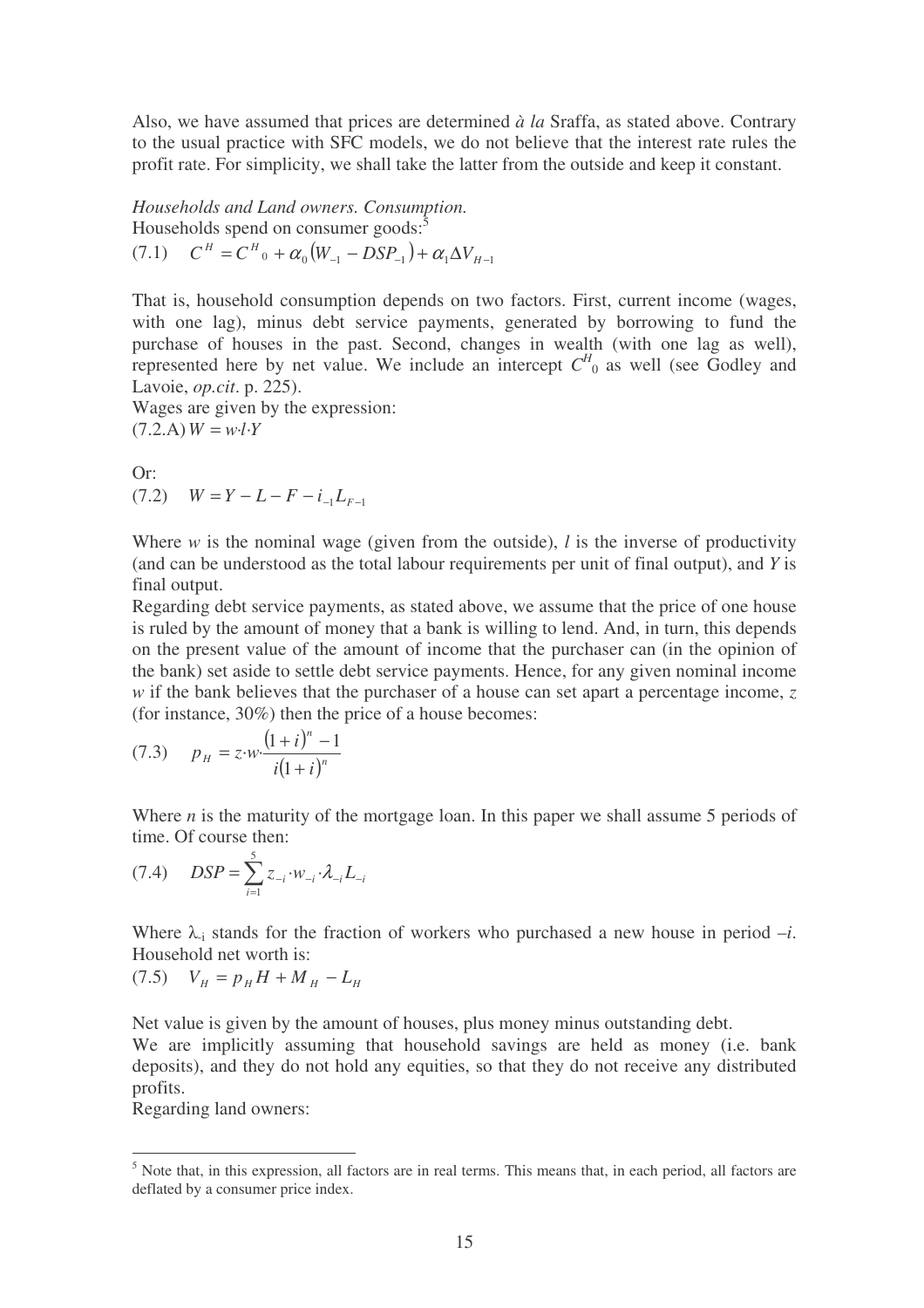$(7.6)$   $C^{L} = \beta_0 (T_{-1} + F_{D-1}) + \beta_1 \Delta V_{L-1}$ 

Land owners consumption is a fraction  $\beta_0$  of rent *T* one period earlier plus a wealth effect.

Rent can be stated as the difference between the price of a house minus its building cost, *c*, times the number of houses built in the period of reference.

 $(T.7)$   $T = (p_H - c)\Delta H$ 

Land owners wealth (net worth) is:

 $V_L = M_L + e_{FL} \cdot p_F + e_{BL} \cdot p_B$ 

Under the (restrictive, but simplifying) assumption  $\alpha_1 = \beta_1$ , we get:

$$
(7.9) \quad \begin{aligned} C &= C^H + C^L = \alpha_0 \big( W_{-1} - DSP_{-1} \big) + \alpha_1 \Delta V_{H-1} + \beta_0 \big( T_{-1} + F_{D-1} \big) + \beta_1 \Delta V_{L-1} \\ C &= \alpha_0 \big( W_{-1} - DSP_{-1} \big) + \beta_0 \big( T_{-1} + F_{D-1} \big) + \alpha_1 \Delta V_{H+L-1} \end{aligned}
$$

Also, net value of households and land owners is:

$$
(7.10) V_{H+L} = p_H H - L_H + M_{H+L} + (e_B \cdot p_B + e_F \cdot p_F)
$$

Regarding the change of wealth held by household and land owners:

$$
(7.11) \quad \Delta V_{H+L} = (W - DSP - C^H) + (T + F_D - C^L) + CG; \Delta V_{H+L} = \Delta M + \Delta (H \cdot p_H)
$$

In other words, wealth *V* increases because of savings out of current income plus capital gains, *GC*. This increase in wealth, in turn materializes into an increase in money held and the rising value of houses.<sup>6</sup> (Note that the price of equities does not change because there is no stock market).

*Households. Residential investment.*

The demand for houses, residential investment, fits the following simple expression:

 $I^H = \Delta H = L_{-1} \lambda$ 

$$
(7.12) \quad \lambda = \gamma_0 \left( 1 - \gamma_1 \Delta i_{-1} - \gamma_2 i_{-1} + \gamma_3 \left( 1 - \frac{OD^H_{-1}}{W_{-1}} \right) \right)
$$

The demand for houses is a fraction  $(\lambda)$  of current employment, but this fraction depends negatively on levels and first differences of the interest rate with one lag, and on the amount of outstanding debt,  $OD<sup>H</sup>$  over wages..

Next, we shall assume that the purchase of new houses is completely funded by mortgage loans.

The change of loans to households equals the increase in the number of houses (valued at current prices) minus the payment of principal on outstanding debts  $(\varphi L_{H-1})$ . The total for existing houses is:

<sup>&</sup>lt;sup>6</sup> For the sake of simplicity, we shall assume that house purchasers do not cancel outstanding debt before due dates. Hence, all savings are held in the form of money. So the only capital gains come from the rising price of houses.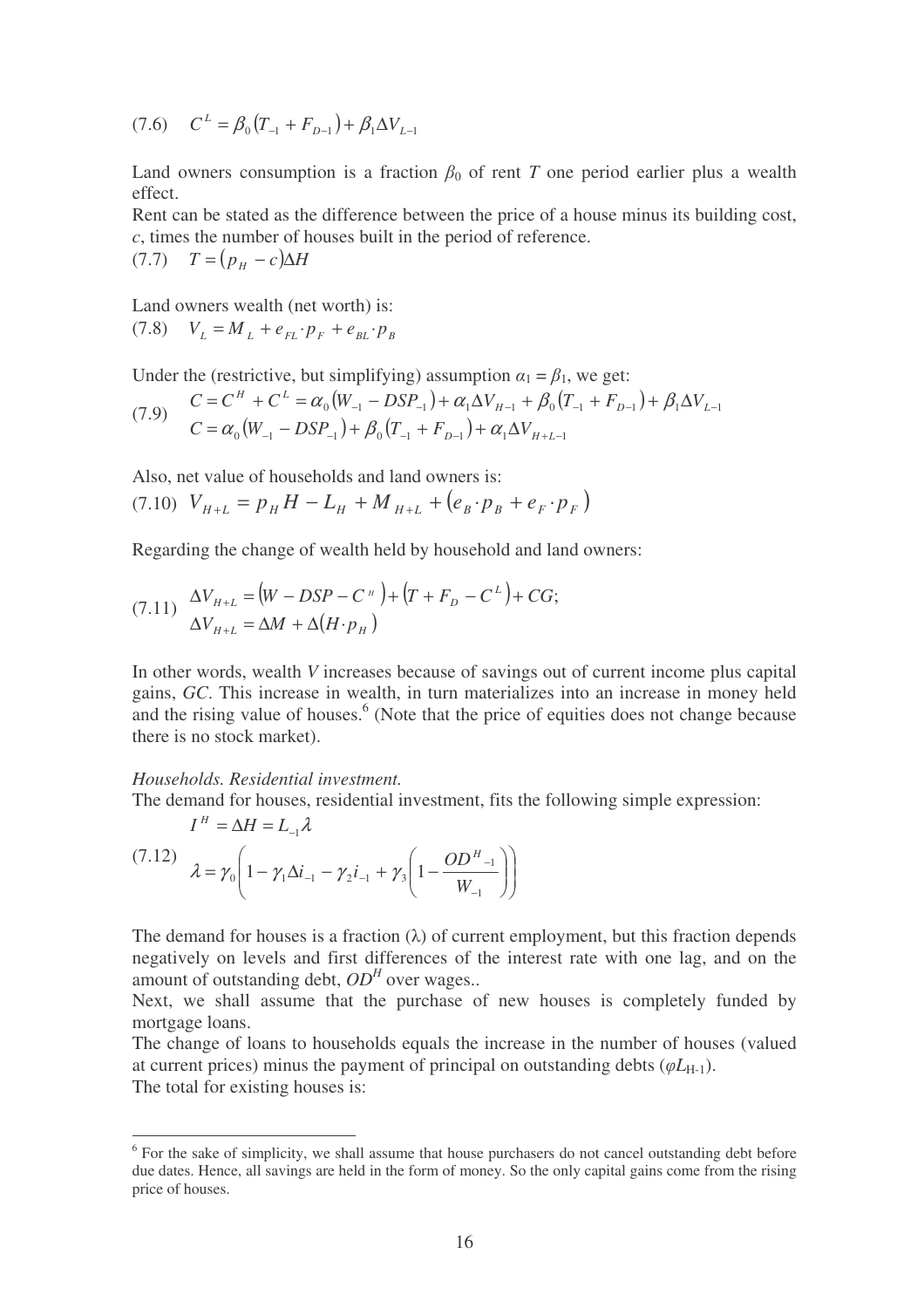$(H = H_{-1} + I^H)$ 

#### *Firms. Productive investment.*

Investment encapsulates the demand for circulating capital plus machinery (fixed capital).

We shall assume an investment function for firms:<sup>7</sup>

 $(7.14)$   $I^F = \sigma_0 Y_{-1} + \rho (K^T - K_{-1}) + D$ 

The first term on the right hand side of the equation above,  $\sigma_0 Y_{-1}$  informs about the investment demand of circulating capital. The second one,  $\rho$  ( $K_{-1} - K_{-1}^T$ ) accounts for the demand for new machinery, where  $\rho$  is a parameter informing about the speed with which firms shift from the existing stock of capital towards target one  $(K_1$  and  $K_1$ <sup>T</sup>, respectively). *D* is depreciation of capital.

And regarding this expression, we add:<sup>8</sup>

$$
K^T = \nu Y_{-1}
$$
  
(7.15) 
$$
D = \delta K_{-1}
$$

$$
DA = D(1 + g_{-1})
$$

The target stock of capital is given by the level of output  $Y_{-1}$  times the accelerator,  $v$  (the capital output ratio). Next, *DA* stands for depreciation allowances, or amortization funds, which give us the amount of money which users of fixed capital have accumulated to settle debt services (principal plus interest on outstanding debt, incurred within the funding of the purchase of productive capacity).

How is firms' investment funded?

Here we face two questions. First, what portion of investment is financed out of profits and second, which part of external funds is collected from banks? In our highly simplified economy, the purchase of new fixed capital is funded with retained profits and long term bank borrowing. The former covers the value corresponding to the first year of useful lifetime, *UL*, of the new machinery *NM*. The rest is funded with bank borrowing. In our example, where the lifetime of machinery is two periods, firms borrow long term an amount of value given by the value of used machinery. Distributed profits, *FD*, equal total profits minus depreciation times one plus the interest rate, minus the fraction of profits which goes to fund current investment:

$$
(7.16) \ \ \Delta L_F = \left(\frac{UL-1}{UL}\right) NM = \left(\frac{UL-1}{UL}\right) \rho \left(K^T - K_{-1}\right)
$$
\n
$$
(7.17) \ \ F_D = F - D(1 + i_{-1}) - \left(\frac{1}{UL}\right) \rho \left(K^T - K_{-1}\right)
$$

And profits are calculated in a simple manner as follows:<sup>9</sup>

$$
(7.18) \quad F = r(K+D)
$$

Amortization funds are, of course, generated along with the lifetime of the stock of capital. They have to grow in order to replace scrapped capital growing at a rate  $g_K$ . But,

<sup>&</sup>lt;sup>7</sup> See Godley and Lavoie, 2007, chapter 7.

<sup>&</sup>lt;sup>8</sup> In our case, where the useful lifetime of the stock of capital is 2 periods, we can assume  $\delta = 1/(3+2g_{K-1})$ , with  $g<sub>K</sub>$  being the rate of growth of the stock of fixed capital.

 $9$ <sup>9</sup> Here we have assumed that profits  $F$  include interest on debt as well.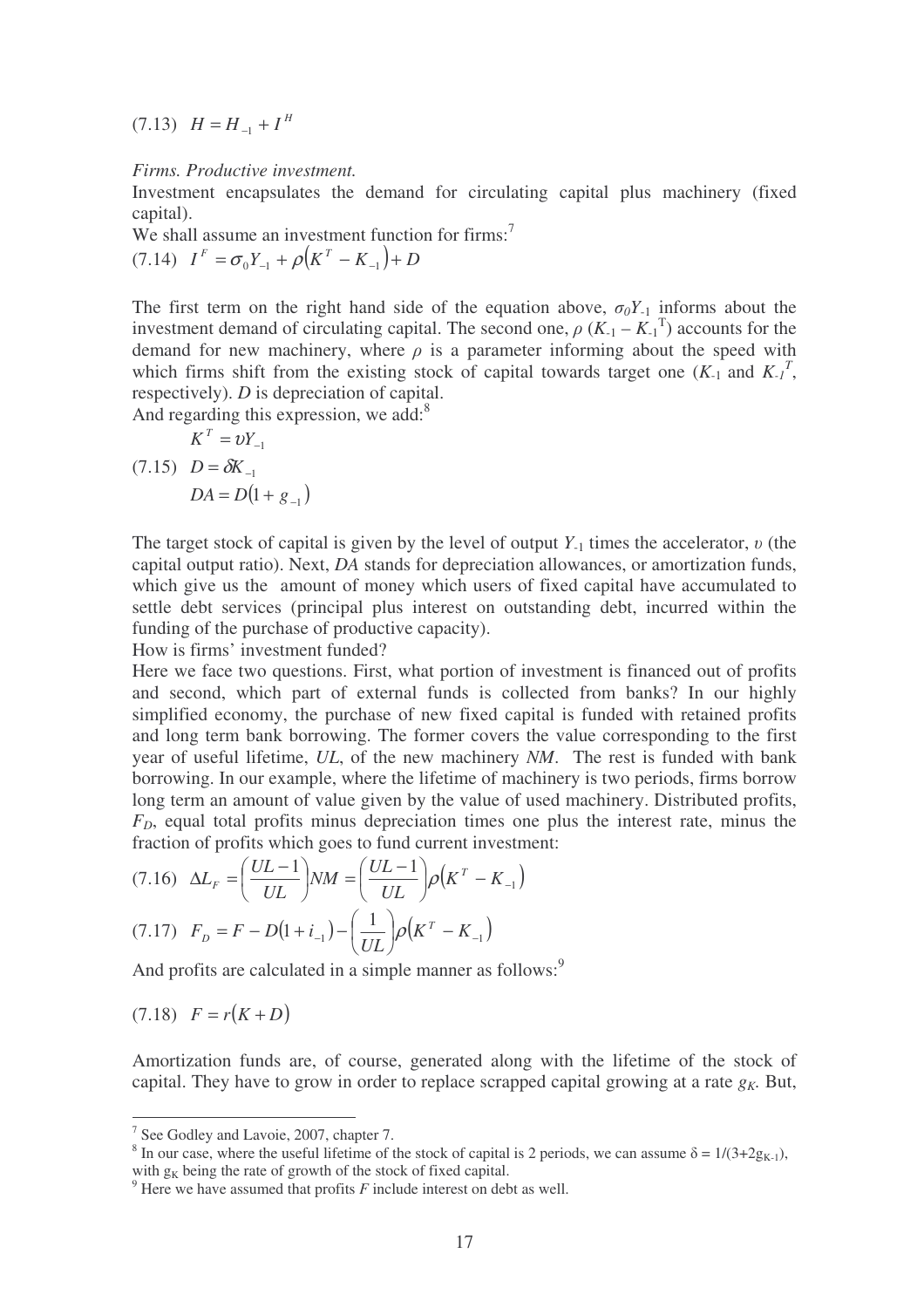in our model they are used to pay debt services, generated by indebtedness for the funding of the purchase of productive capacity. And that debt which has to be cancelled (in instalments) at due dates, generates an interest *i*.

The stock of productive capital is:

$$
(7.19) \ \ K = K_{-1} + I^F - AD
$$

And output is:

 $pY = p_c(C^H + C^L) + p_H I^R + p_K I^P$  $pY = W + T + F$  $Y = C^H + C^L + I^R + I^P$ *K R H*  $H \cup C^L$  $= p_C (C^H + C^L) + p_H I^R +$ 

## **8. Back to the input-output model**

The equations of the SFC model provide us with useful information about the evolution of components of GDP.

Now, we can write a quantity system close to input-output usual practice, i.e. as in Figure 3 as follows:

$$
A^*x_t + y_t = x_t
$$
  
(8.1)  

$$
y_t = \begin{pmatrix} NM \\ Kc \\ C \\ H \end{pmatrix}
$$

And then, we have:

(8.2) 
$$
\mathbf{x}_{t} = (\mathbf{I} - \mathbf{A}^{*})^{-1} \begin{pmatrix} NM_{0} (1 + g_{NM}) \\ Kc_{0} (1 + g_{Kc}) \\ C_{0} (1 + g_{C}) \\ H_{0} (1 + g_{H}) \end{pmatrix}
$$

Where matrix **A \*** includes depreciation of fixed capital and socially necessary consumption. This we shall call a socio-technical matrix. Vector  $y_t$  encapsulates net output and it changes in time as determined in the set of equations stated in the section above.

We have made a simulation (see Appendix 2 below) with the model developed in the above section. The following pictures show the rates of growth of the different commodities in the vector of final deliveries: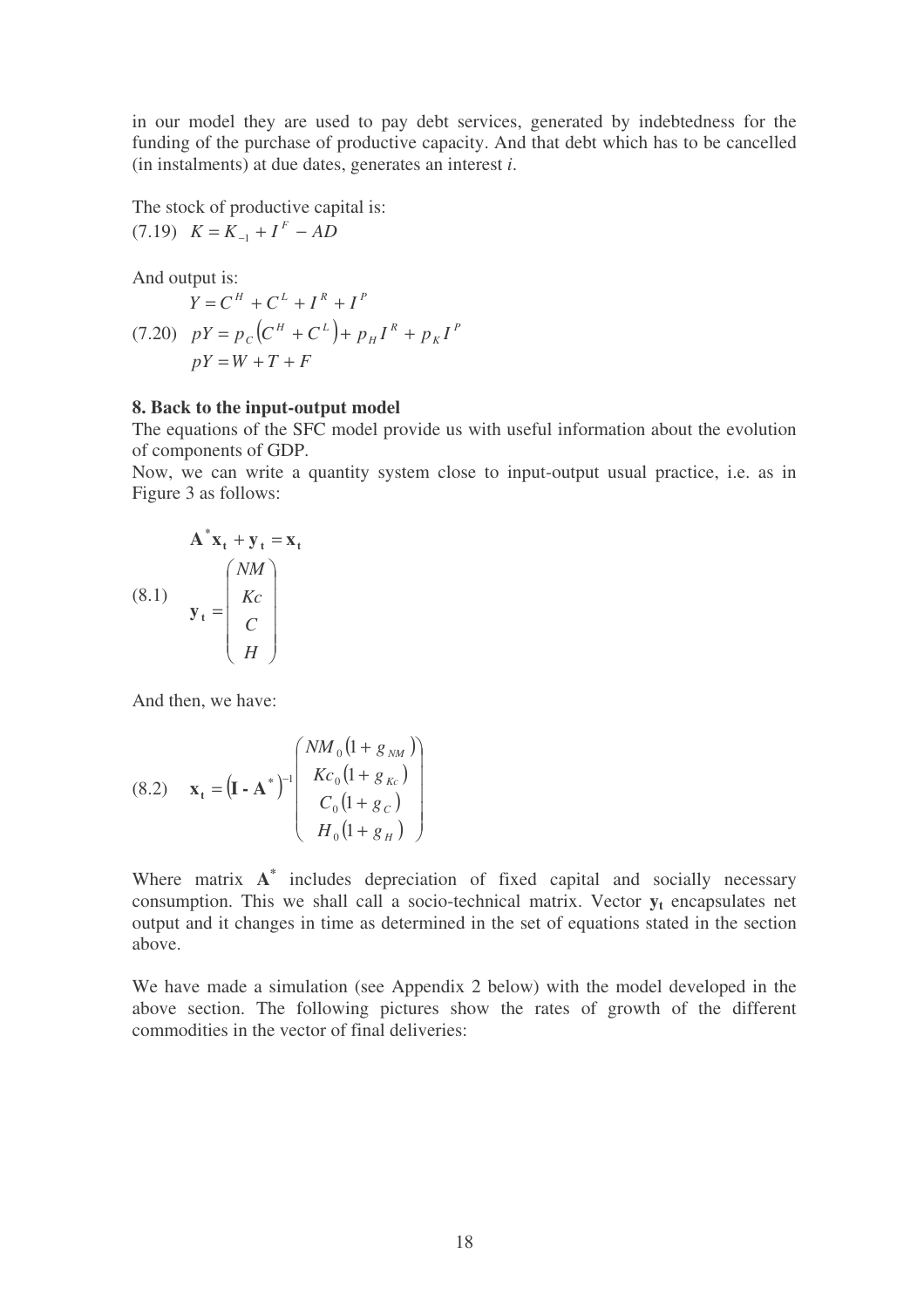





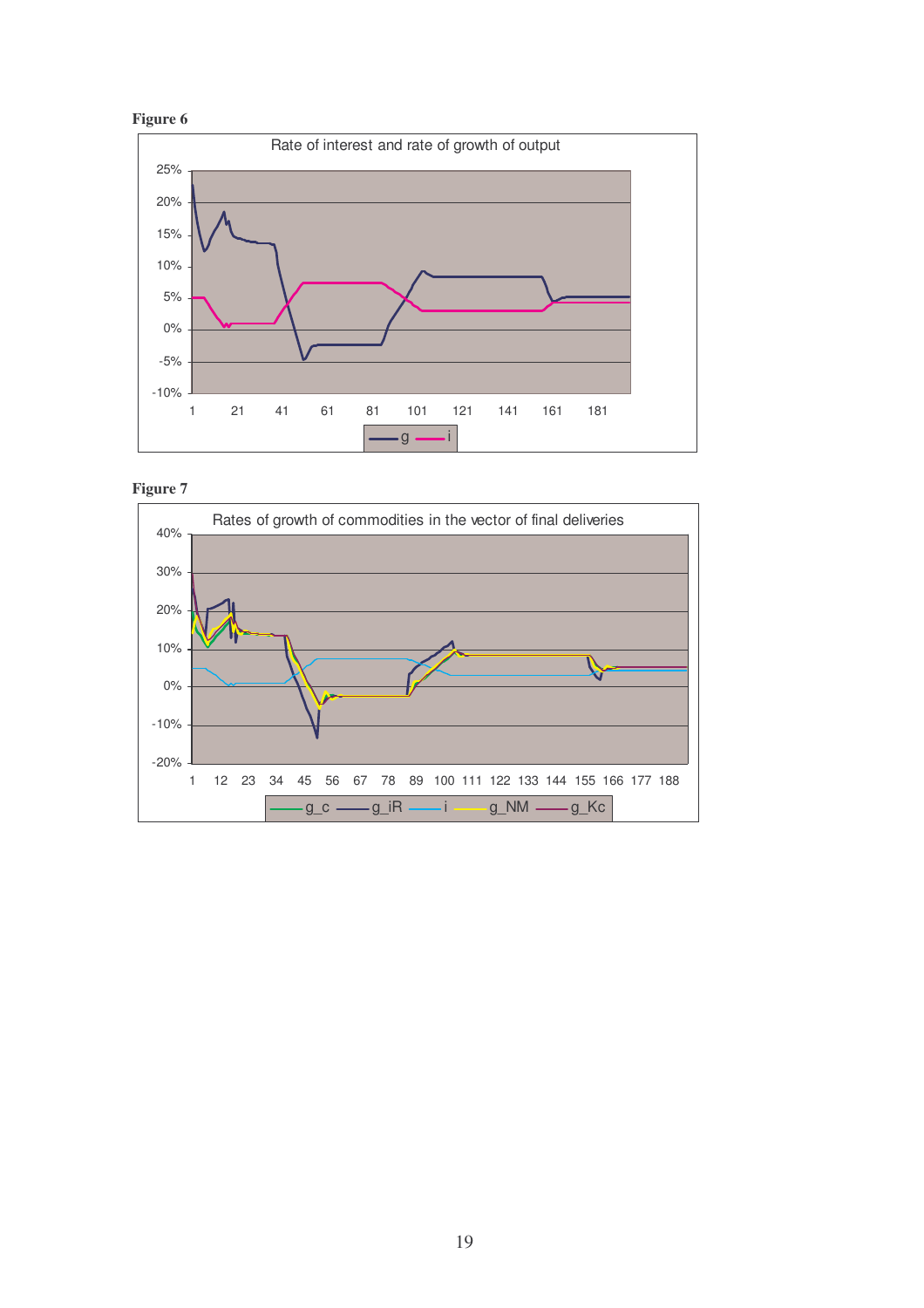







What we show here is that, when the interest rate rises (see figures 8 and 9 which are a zoom-in of what is shown in figures 6 and 7), residential investment falls and this pulls down the rate of growth of output, thus making consumption and investment fall as well. In figure 9, we see that the rise in the interest rate also makes debt service payments relative to wages (DSP / W), rise temporarily as well thus making consumption fall further. Also, the fall in residential investment makes the outstanding debt of households relative to wages (OD / W) fall. When it falls, although the interest rate is now at a relatively higher level, (DSP / W) falls as well, in the long term.

Note also that, when the interest rate remains at too high a level, the rate of growth of output stabilizes around a lower value (see figure 6) and it is when the former falls that the rate of growth increases (figure 10 below). Again, recovery comes from the residential investment sector. Note also that when residential investment rises, outstanding debt rises as well, but, temporarily, debt service payments over wages fall, despite the rising amount of debt, because of the effect of falling interest rates.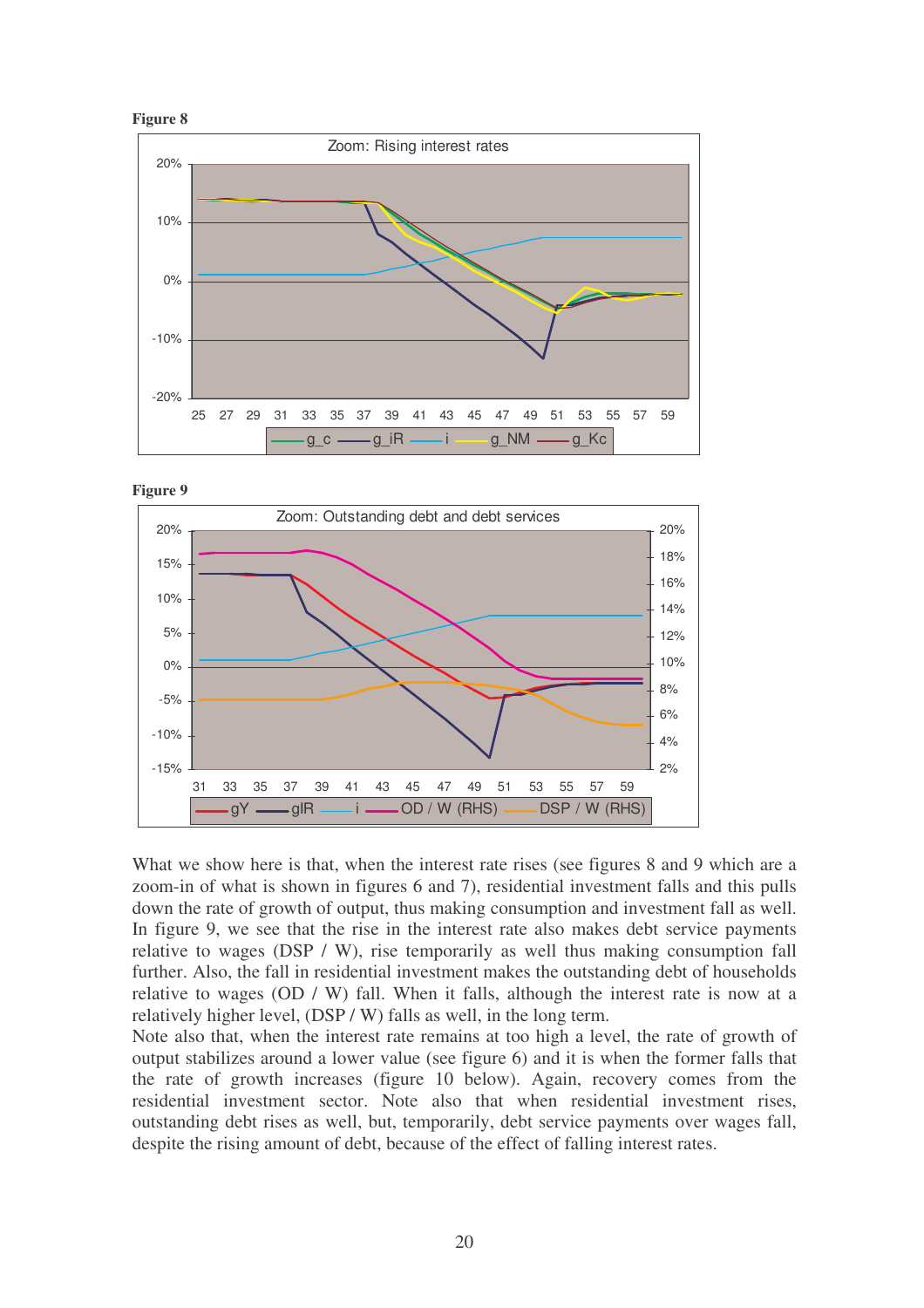

Regarding matrix **A \*** , we find at least two difficulties. First, how to distinguish between *normal* (i.e. a socially necessary consumption, notion used by the English Classics and Marx) and *above normal* consumption. Second, how to define the coefficient of depreciation. With respect to the first question, some doubts arise: should dwellings be considered as part of the matrix of inputs? What happens with forced savings used to pay debt services by households? And with regard to the second question, by and large, the depreciation coefficient is calculated as the deflated value (number) of the fixed capital input (say, machinery), divided by the number of useful lifetime periods under normal utilization conditions and finally, the previous outcome divided by the deflated value (number) of output which it contributes to produce. However, when the degree of utilization of productive capacity rises, then it is reasonable to assume that the lifetime of fixed capital shortens, thus making the depreciation coefficient rise.

# **9. Conclusion**

We have developed a dynamic multisectoral model, combining elements from several theoretical strands. Input-output models provide a sound account of the modes of production, the composition of output, distribution and, implicitly, prices. The Theory of the Monetary Circuit gives us a correct treatment of how (endogenous) money puts in motion the wheels of production. Finally, Stock Flow Consistent modelling explains where the money comes from and where it goes after transactions have been monetized. In this paper we have aimed at exploring a synthesis of rather fruitful elements,when they are taken in isolation but, which prove, in our view, far more fruitful when put altogether.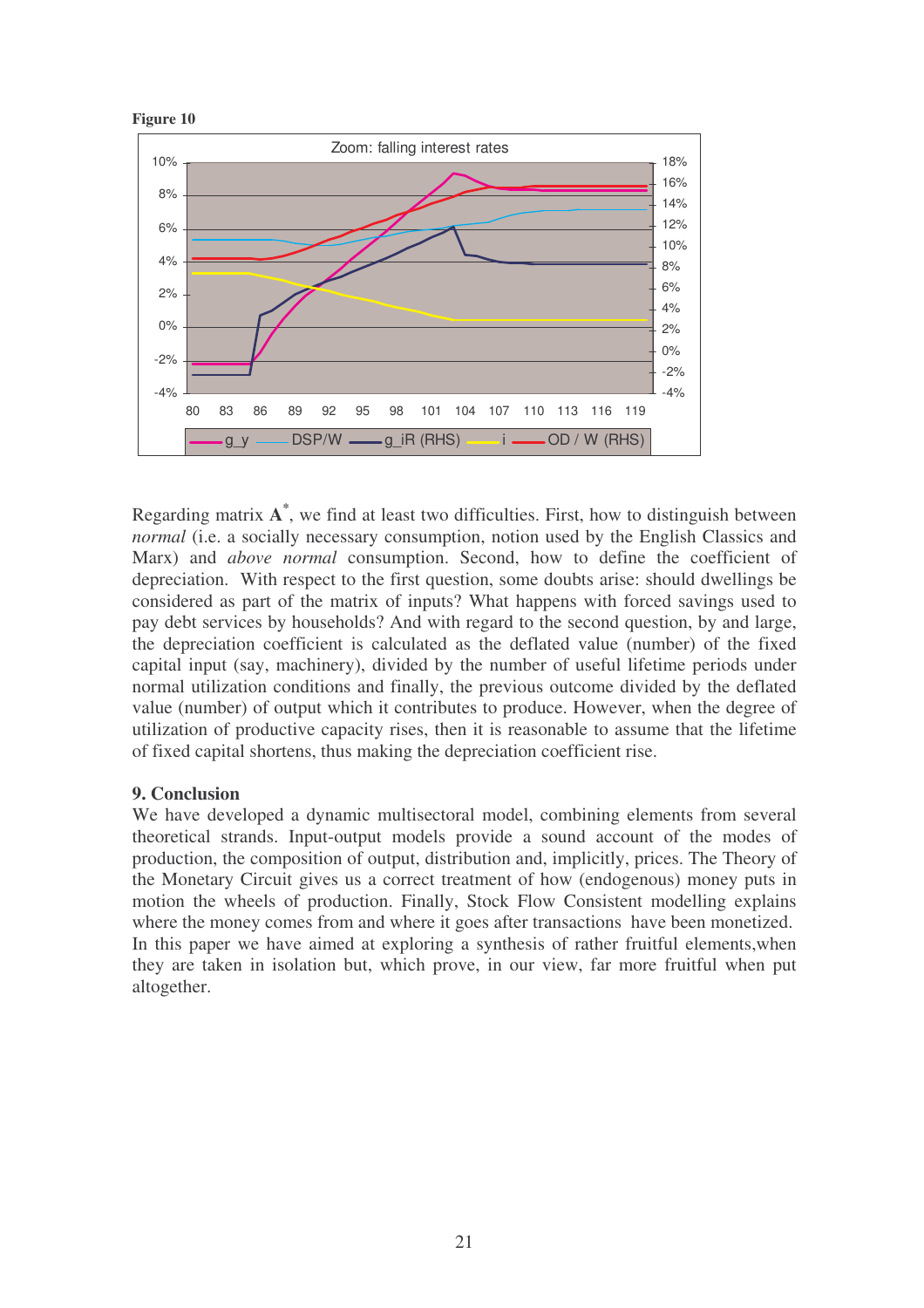## **References**

Febrero, E. 2008: "The Monetization of Profits in a Monetary Circuit Framework", *Review of Political Economy*, 20 (1), pp. 111 – 125.

Godley, W. and Lavoie, M. 2007: *Monetary Economics. An Integrated Approach to Credit, Money, Income, Production and Wealth*. Basingstoke: Macmillan.

Graziani, A. 2003: *Monetary Theory of Production*. Cambridge: Cambridge University Press.

Keynes, J.M. 1936: *The General Theory of Employment, Interest and Money*. London: Macmillan.

Kim, J.H. 2006: "A Two-Sector Model with Trget-return Pricing in a Stock-Flow Consistent Framework", *ROBINSON*, Working Paper No. 06-01, University of Ottawa.

Lavoie, M. 1992: *Foundations of Post Keynesian Economics*, Aldershot, Edward Elgar.

Nell, E.J. 1998: *The General Theory of Transformational Growth. Keynes after Sraffa.* Cambridge: Cambridge University Press.

Parguez, A. and Secareccia, M. 2000: "The credit theory of money: the monetary circuit approach", in J. Smithin (ed.) *What is money?* London: Routledge.

Realfonzo, R. 1998: *Money and Banking*, Cheltenham, Edward Elgar.

Rochon, L.-P. 1999: *Credit, Money and Production*, Cheltenham, Edward Elgar.

Sraffa, P. 1960: *Production of commodities by means of commodities.* Cambridge: Cambridge University Press.

Von Neumann, J. 1945: A model of general equilibrium" *Review of Economic Studies*,  $13, 1 - 9.$ 

Wicksell, K. 1898: *Interest and prices*, Madrid:Ediciones Aosta [2000].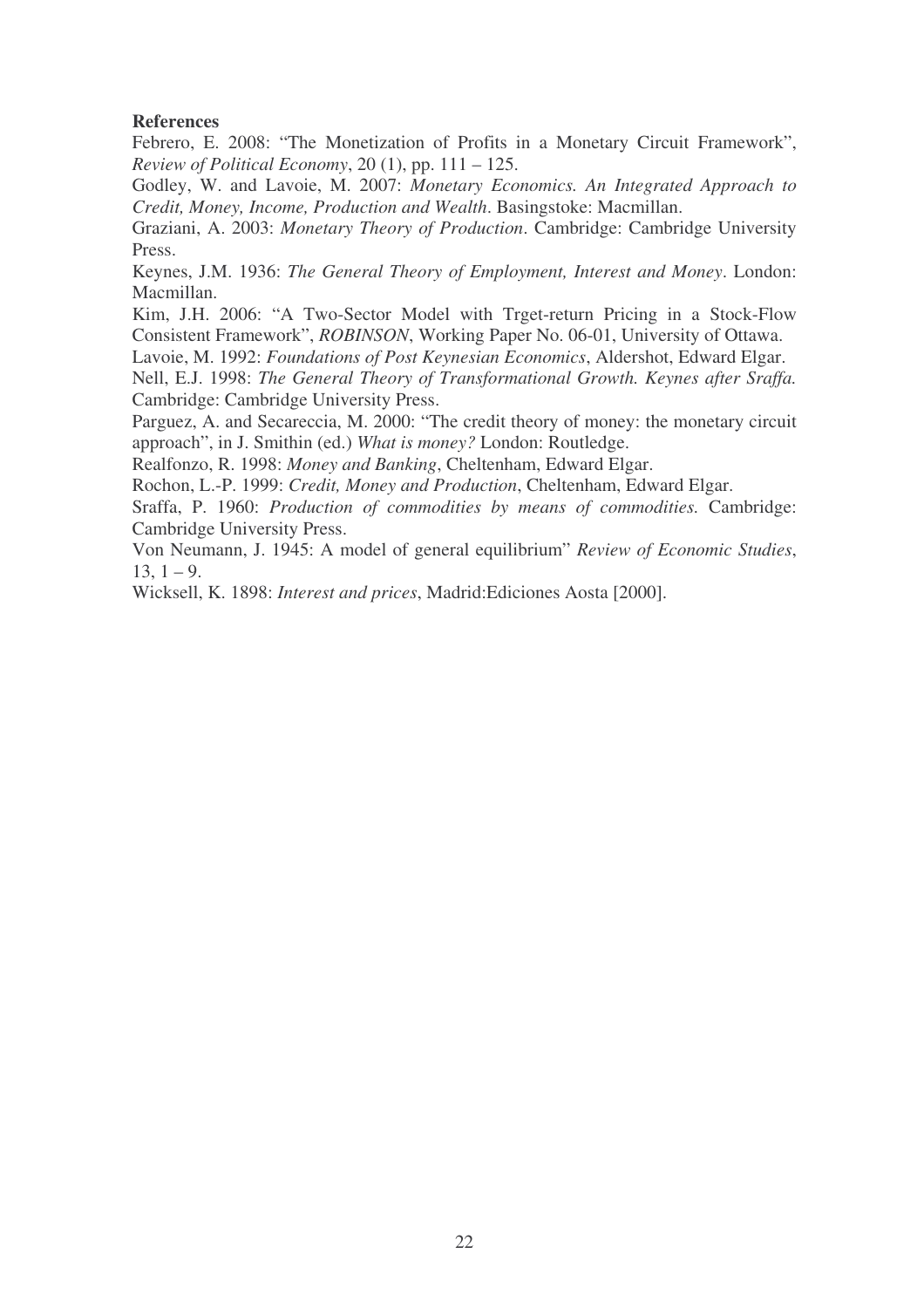## **Appendix 1. A numerical illustration of the simplest case**

Let us give figures to symbols in Figure 1

**Table 5**

| Inputs |  |           |       |    |             |    |               | Outputs   |  |           |             |    |      |
|--------|--|-----------|-------|----|-------------|----|---------------|-----------|--|-----------|-------------|----|------|
|        |  | <b>NM</b> | OM Kc |    | $\mathbb C$ |    |               | <b>NM</b> |  | <b>OM</b> | $X_2$ $X_3$ |    | $-H$ |
| SI     |  |           |       | 18 | 10          | 8  |               |           |  |           |             |    |      |
| Slla   |  |           |       | 18 |             | 6  |               |           |  |           | 35          |    |      |
| SIIb   |  |           |       | 18 |             | 6  | $\rightarrow$ |           |  |           | 35          |    |      |
| SIII   |  |           |       | 10 | 5           | 10 |               |           |  |           |             | 60 |      |
| SIV    |  |           |       | 10 | 10          | 5  |               |           |  |           |             |    | 25   |

Note that here we assume that the consumer good is also used as a material input. And once we define the wage basket, as in expression (3.2):

| v<br>۰,<br>۰.<br>I<br>× |  |
|-------------------------|--|
|-------------------------|--|

|      | Inputs |           |           |       |       |         |      |               | Outputs   |           |       |       |      |
|------|--------|-----------|-----------|-------|-------|---------|------|---------------|-----------|-----------|-------|-------|------|
|      |        | <b>NM</b> | <b>OM</b> | $X_2$ | $X_3$ | $X_3^C$ | H    |               | <b>NM</b> | <b>OM</b> | $X_2$ | $X_3$ | $-H$ |
| SI   |        |           |           | 18    | 10    | 8       | 0.4  |               |           |           |       |       |      |
| Slla |        |           |           | 18    |       | 6       | 0,3  |               |           |           | 35    |       |      |
| SIIb |        |           |           | 18    |       | 6       | 0,3  | $\rightarrow$ |           |           | 35    |       |      |
| SIII |        |           |           | 10    | 5     | 10      | 0.5  |               |           |           |       | 60    |      |
| SIV  |        |           |           | 10    | 10    | 5       | 0,25 |               |           |           |       |       | 25   |

Then matrices **A** and **B** are:

| $\overline{0}$   |                  | 1                | $\overline{0}$   | $\overline{0}$   |                  |
|------------------|------------------|------------------|------------------|------------------|------------------|
| $\boldsymbol{0}$ |                  | $\boldsymbol{0}$ | $\mathbf{1}$     | $\overline{0}$   | $\boldsymbol{0}$ |
| 18               |                  | 18               | 18               | 10               | 10               |
| 18               |                  | 6                | 6                | 15               | 15               |
| 0.4              | 0.3              |                  | 0.3              | 0.5              | 0.25             |
|                  | $\boldsymbol{0}$ | $\boldsymbol{0}$ | $\boldsymbol{0}$ | $\boldsymbol{0}$ |                  |
| $\boldsymbol{0}$ | $\,1\,$          | $\overline{0}$   | $\overline{0}$   | $\overline{0}$   |                  |
|                  | 35               | 35               | $\overline{0}$   | $\overline{0}$   |                  |
|                  | $\boldsymbol{0}$ | $\boldsymbol{0}$ | 60               | $\overline{0}$   |                  |
|                  |                  | $\overline{0}$   | $\overline{0}$   |                  |                  |

The rate of profit, *r*, the rate of growth, *g*, and the rate of interest, *i*, are (according to expressions (1) and (4)):

 $\lambda_{\max(AB^{-1})} = 0.927386$  $r = g = i = 0.0783 = (1/\lambda_{\text{max}(AB^{-1})} - 1)$ 

And the vectors **p** and **q** are, according to expressions (1), (4):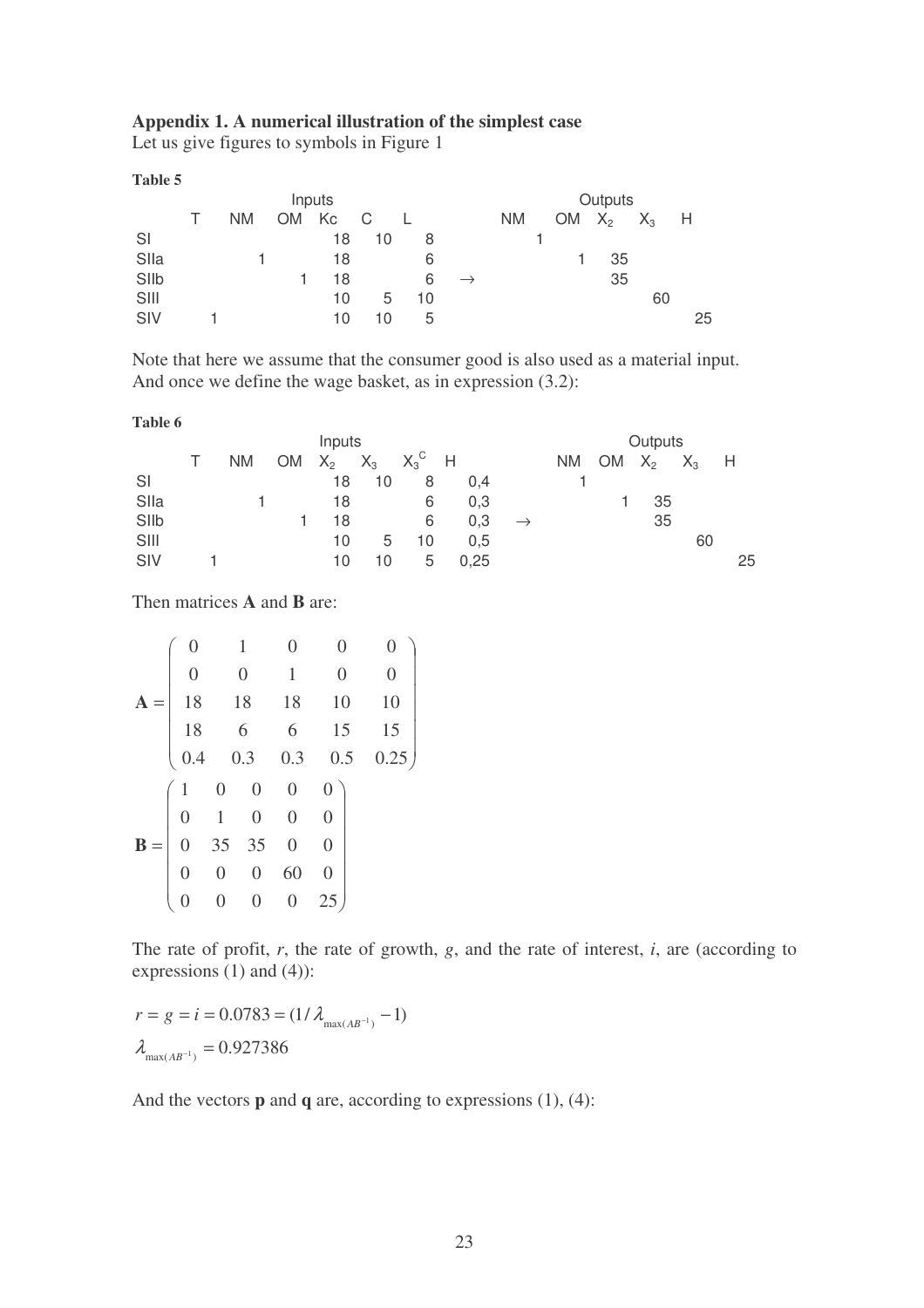$$
\mathbf{p} = (97,0152 \quad 50,3351 \quad 3,9456 \quad 1 \quad 2,3744)
$$

$$
\mathbf{q} = \begin{pmatrix} 1 \\ 0,9274 \\ 62,5601 \\ 43,6603 \\ 1,4172 \end{pmatrix}
$$

The last component of vector **p** accounts for  $p_H^*$ , that is, the *production price* of one house, excluding the price of land required to build this house. According to (3) the nominal wage is:

 $w = 1,1187$ 

And, therefore, the maximum amount which can be devoted to paying each mortgage instalment (30% *w*,):

 $mi = 0.3356$ 

Next, once *i* is determined and the mortgage maturity amounts, *ex hipotesi*, to 30 periods of time, the price of one house  $p_{HT}$  (which includes the price of land required to produce it) and the price of one unit of land (where 25 houses can be built) are, determined by expressions (4)-(5):

$$
p_{\text{HT}} = 3,8397
$$
  

$$
p_T = 36.6330
$$

Now, if we multiply each element in Table 6 its corresponding price, and make the system expand according to von Neumann's proportions, we have for periods *t* and *t*+1:

|      | Table 5           |           |           |        |        |               |               |           |                |         |         |        |
|------|-------------------|-----------|-----------|--------|--------|---------------|---------------|-----------|----------------|---------|---------|--------|
|      |                   |           |           |        |        | period t      |               |           |                |         |         |        |
|      | Inputs<br>Outputs |           |           |        |        |               |               |           |                |         |         |        |
|      | Τ                 | <b>NM</b> | <b>OM</b> | $X_2$  | $X_3$  |               |               | NM.       | <b>OM</b>      | $X_2$   | $X_3$   | H      |
| SI   |                   |           |           | 71,021 | 10     | 8,9498        |               | 97,0152   |                |         |         |        |
| Slla |                   | 89,9705   |           | 65,864 |        | 6,2249        |               |           | 46,6801        | 128,068 |         |        |
| SIIb |                   |           | 43,2905   | 61,081 |        | 5,7729        | $\rightarrow$ |           |                | 118,769 |         |        |
| SIII |                   |           |           | 28,711 | 3,6384 | 8,1406        |               |           |                |         | 43,6603 |        |
| SIV  | 2.0766            |           |           | 2,2366 |        | 0,5669 0,3178 |               |           |                |         |         | 5,4415 |
|      |                   |           |           |        |        |               |               |           |                |         |         |        |
|      |                   |           |           |        |        | period t+1    |               |           |                |         |         |        |
|      |                   |           | Inputs    |        |        |               |               |           | Outputs        |         |         |        |
|      | Τ                 | <b>NM</b> | <b>OM</b> | $X_2$  | $X_3$  |               |               | <b>NM</b> | <b>OM</b>      | $X_2$   | $X_3$   | H      |
| SI   | 0                 | 0         | 0         | 76,582 |        | 10,783 9,6506 |               | 104,6115  | $\overline{0}$ | 0       | 0       | 0      |
| SIIb | 0                 | 97,0152   | 0         | 71,021 |        | 0, 6, 7123    |               | 0         | 50,3351        | 138,096 | 0       | 0      |
| Slla | 0                 | 0         | 46,6801   | 65,864 |        | 0,6,2249      | $\rightarrow$ | 0         | $\Omega$       | 128,068 | 0       | 0      |
| SIII | O                 | 0         | 0         | 30,959 |        | 3,9232 8,7780 |               | 0         | 0              | 0       | 47,0789 | 0      |
| SIV  | 2, 2392           | 0         | 0         | 2,4118 |        | 0,6113 0,3419 |               | 0         | 0              | 0       | 0       | 5,8676 |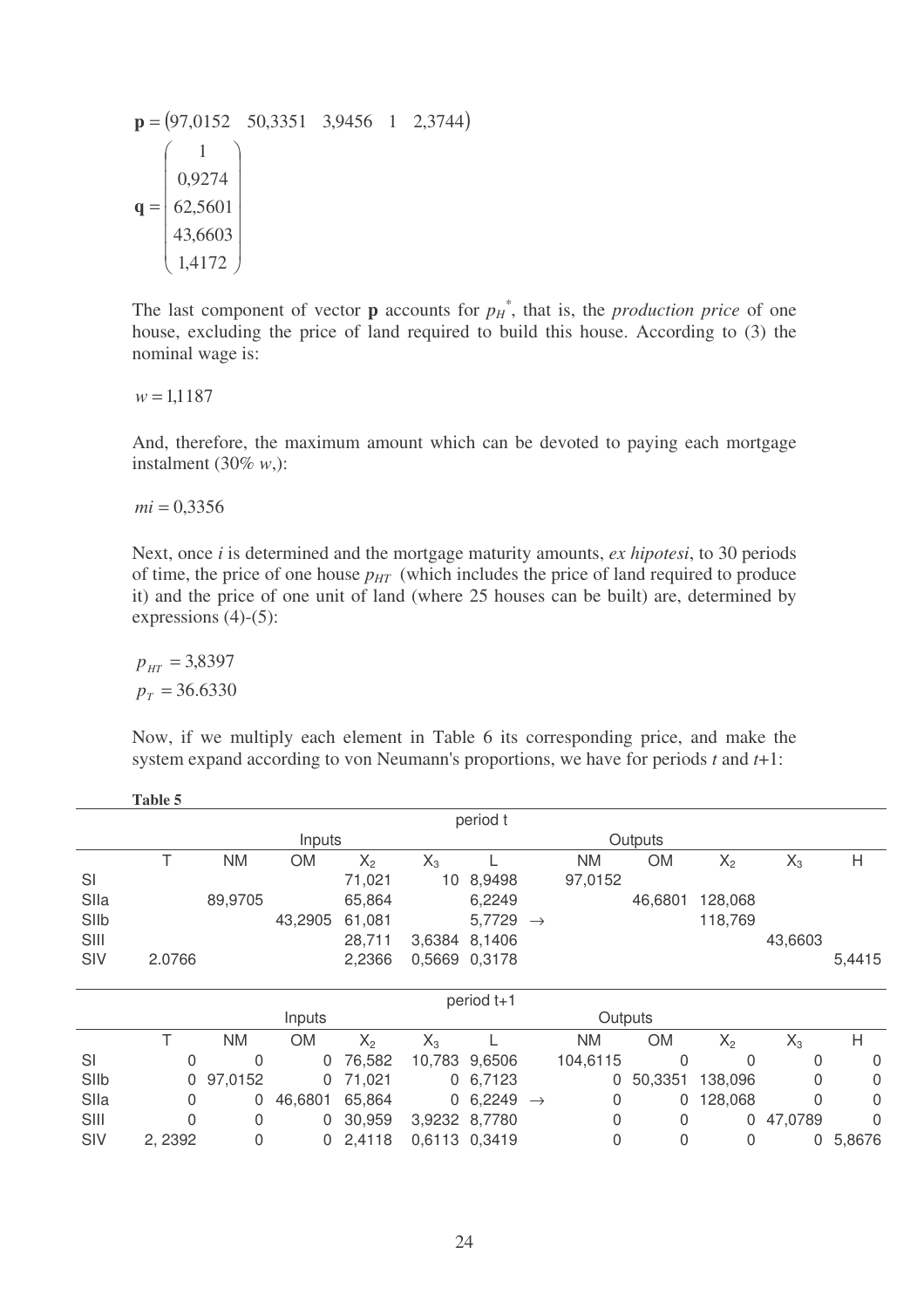As stated above, our analysis is placed just after output corresponding to period *t* has already been produced and before the next production process starts. The circulation of money makes the *transformation* of outputs into inputs in period  $t + 1$  possible. Simultaneously, surplus distribution occurs (both wages and profits are monetized).

Before money enters the system, sector SIIa has old machinery which can be used during *t*+1. This implies that it has to pay a second instalment back to the bank corresponding to the purchase of machinery one period before. Additionally, workers / households are indebted to banks because of the purchase of houses in the past. We shall assume that banks agree to grant mortgages with a maturity no longer than 30 periods of time (say, years) resulting in instalments no larger than 30% of household income (the wage corresponding to one unit of labour). Hence, workers will have to pay mortgage instalments for the purchase of houses during the next 30 years.

Workers / households and land owners have a nil propensity to save, whilst for capitalists it equals unity.

1. Firms borrow short term 22.9297 monetary units (m.u. onwards) to pay wages for workers in sectors SI, SIIb, SIIa and SIV. They use part of these proceeds to pay back mortgage instalments and the rest goes to the purchase of consumer goods. With proceeds, sector SIII pays wages (amounting to 8.7780 m.u.) which, in turn, are used to pay mortgage instalments and to purchase more consumer goods. The amount which workers set aside for mortgage instalments can be calculated as follows. We assume that each period of time, 5% of the labour force purchases a new house. Current purchasers will have to pay instalments during the next 30 periods of time. Therefore in the present period, the amount of workers / households income which is used to pay back households bank debt is:

(5) 
$$
DSP_{H,t} = mi \cdot z \cdot \sum_{i=1}^{30} L_{t-i} = mi \cdot 0.05 \cdot L_t \cdot \left( \frac{(1+g)^{30} - 1}{g(1+g)^{30}} \right) = 5.4414
$$

Where *mi* accounts for the mortgage instalment that the purchaser of a house has to pay during 30 years and  $L_t$  is the amount of labour hired in period  $t$ .<sup>10</sup> We assume that the rate of growth of the economic system remains constant and the same holds for the interest rate, each mortgage instalment and the proportion of labour force purchasing a house each period of time.

Once we account for the amount of workers's income going to pay bank debt, what remains for the purchase of consumer goods is 26.2655 m.u.

Sector IIa can start its production process: it has old machinery,  $X_2$  (produced by itself) and labour.

- 2. Sector SIII (the producer of consumer goods) has obtained 26.2655 and spent 8.7780. Now it requires 30.959 m.u. of circulating capital (commodity  $X_2$ ). Therefore SIII has to ask for a short term credit amounting to 13.4716 m.u. We assume that SIIa sells  $X_2$  to SIII. Now, sector SIII can start its production process.
- 3. SIIb needs, apart from labour, new machinery. It borrows 97.0152 m.u. for its purchase. This credit matches maturity with the lifetime of the machine (in our example, two periods of time). Now it can start its production process.
- 4. SI sells machinery to SIIb. The proceeds are used to purchase 76.582 m.u. of commodity  $X_2$ , 10.783 m.u. of commodity  $X_3$ , and to pay back the short term

<sup>&</sup>lt;sup>10</sup> In period *t* total labour amounts to 28.3428.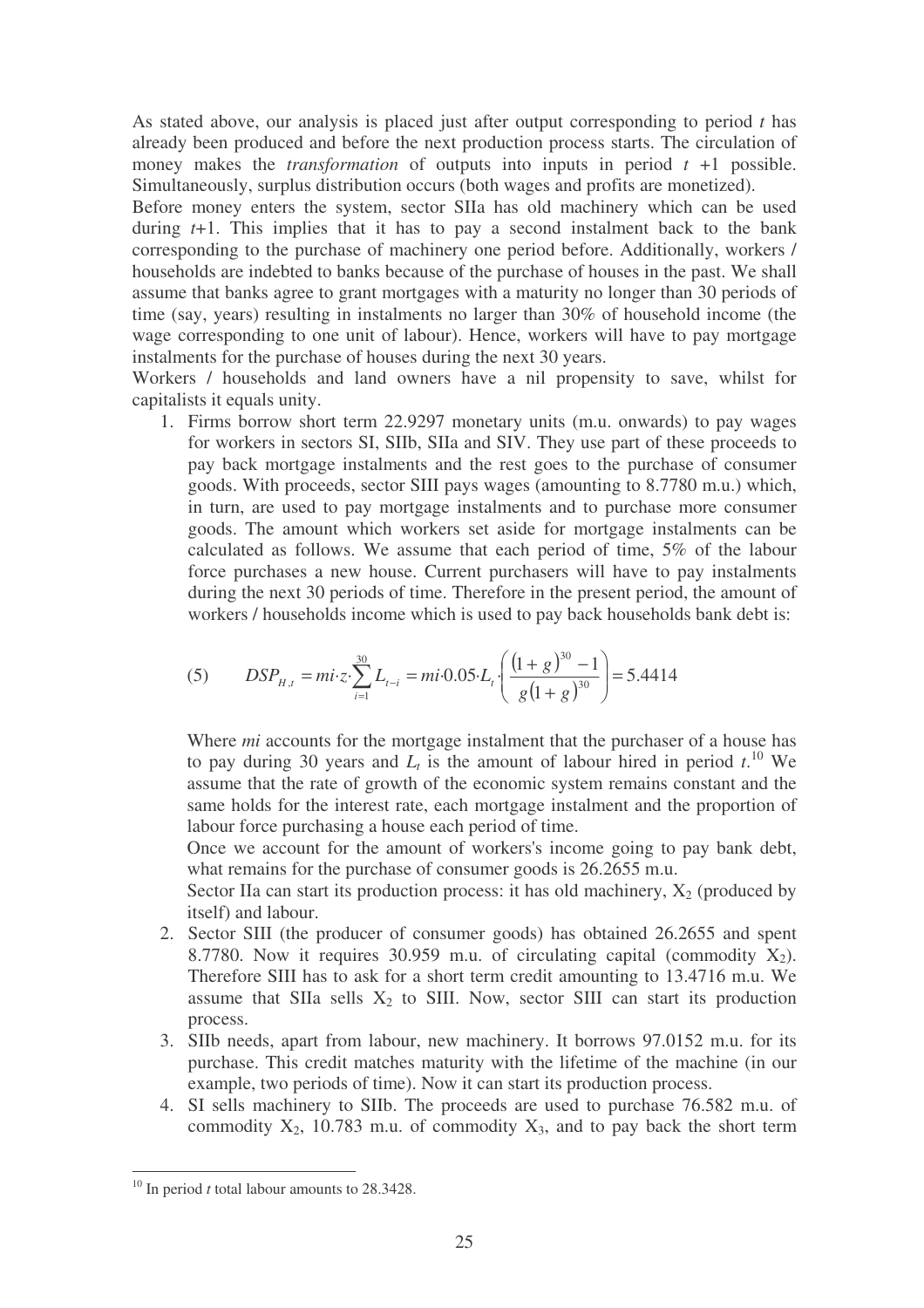debt corresponding to the payment of wages. SIIa sells  $31.2455$  m.u. of  $X_2$  to SI; the rest, 45.336 m.u. are sold by SIIb. SI can start its production process.

- 5. The corresponding 5% of the labour force has to purchase new houses. They ask for mortgages whose maturity amounts to 30 periods of time. They ask for long term debt 5.4423 m.u. It should be noted that this amount equals mortgage instalments paid during this period of time (see point 1 above).
- 6. SIV sells houses to workers / households. Then it pays 2.0766 m.u. to land owners who spend their proceeds on consumer goods, purchases 2.4118 m.u. of  $X_2$  from SIIb, 0.6113 m.u. of  $X_3$  from SIII and pays back short term bank debt amounting to 0.3419 m.u. (corresponding to the payment of wages for the new production process). SIII obtains liquidity to pay back its short term loan (point 2).

Once money circulation stops, we can see that the balance of bank accounts for sectors SI, SIII and SIV becomes nil. Land owners'savings *ex hipotesi* amount to zero as well. Workers / households remain indebted for the next 30 years. SIIb has a debt amounting to 57.9797 m.u. Simultaneously, SIIa has a surplus of 57.9797 m.u.: this equals, in absolute value, the deficit of SIIb. We interpret this surplus as what SIIa has to pay the bank for the second instalment corresponding to the purchase of new machinery one period before.

In this example the column for banks in Table 1 becomes:

| Table 6                |                          |                    |         |  |  |  |  |  |  |
|------------------------|--------------------------|--------------------|---------|--|--|--|--|--|--|
| Private banking sector |                          |                    |         |  |  |  |  |  |  |
|                        | <b>Assets</b>            | <b>Liabilities</b> |         |  |  |  |  |  |  |
| 55.9797                | Long term credit to SIIb | Equity             | 111.939 |  |  |  |  |  |  |
| 55.9593                | Mortgages to households  |                    |         |  |  |  |  |  |  |

The account 'Mortgages to households'accounts for total debt due for payment and which generates an interest. And the account 'Long term credit to SIIb' encapsulates outstanding debt that SIIb has to pay back, plus interest on it, the next year.

26